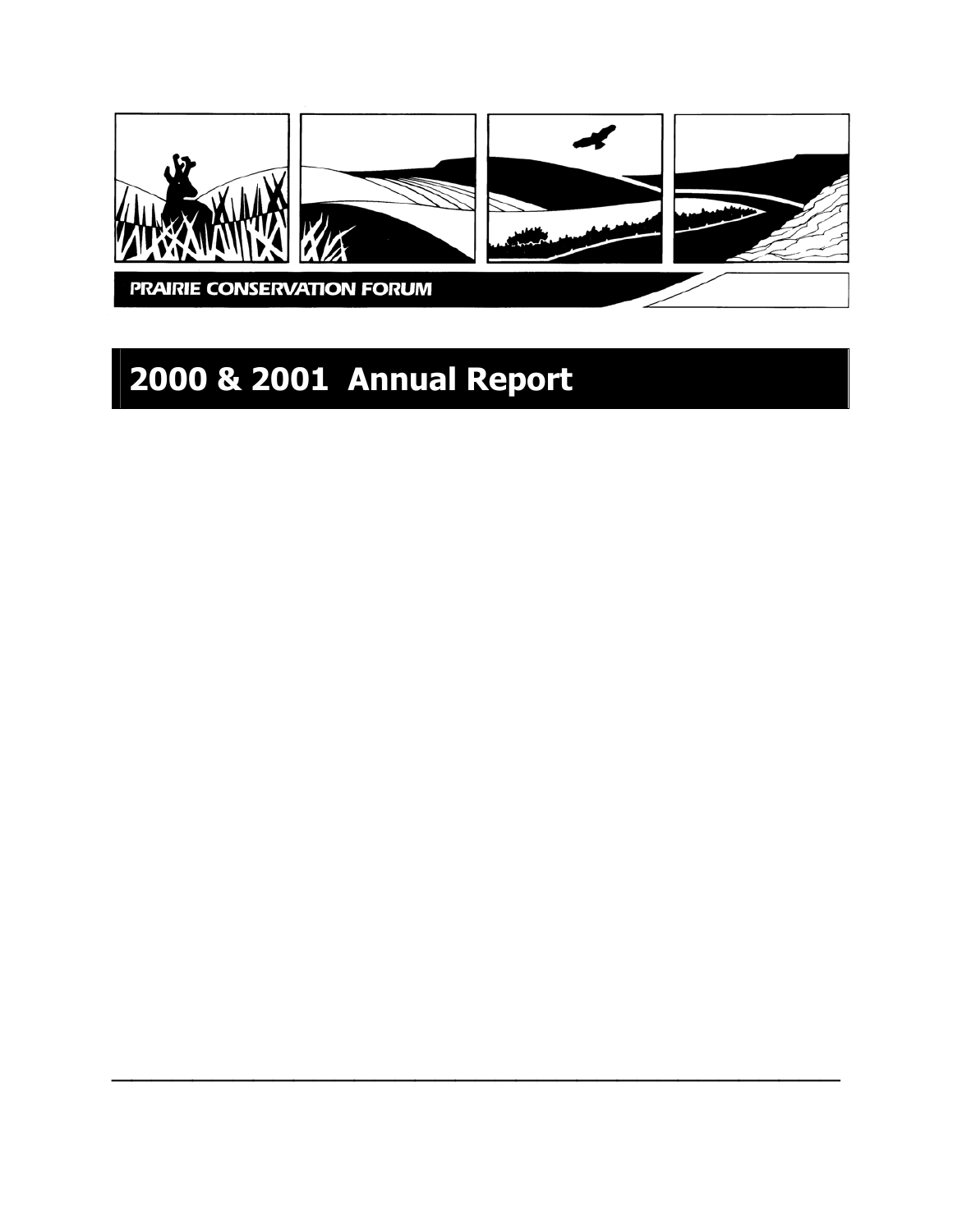#### **ISBN No.: 0-7785-1979-1 (printed edition) ISBN No.: 0-7785-1980-5 (on-line edition) Pub. No.: I/046**

February 2002

For more information about the Prairie Conservation Forum, contact:

Ian W. Dyson Secretary, Prairie Conservation Forum c/o Alberta Environment Southern Region 2<sup>nd</sup> Floor, Provincial Building  $200 - 5$ <sup>th</sup> Avenue South LETHBRIDGE, Alberta T1J 4L1

Tel: (403) 381-5430 Fax: (403) 382-4109 E-mail: Ian.Dyson@gov.ab.ca

http://www.albertapcf.ab.ca/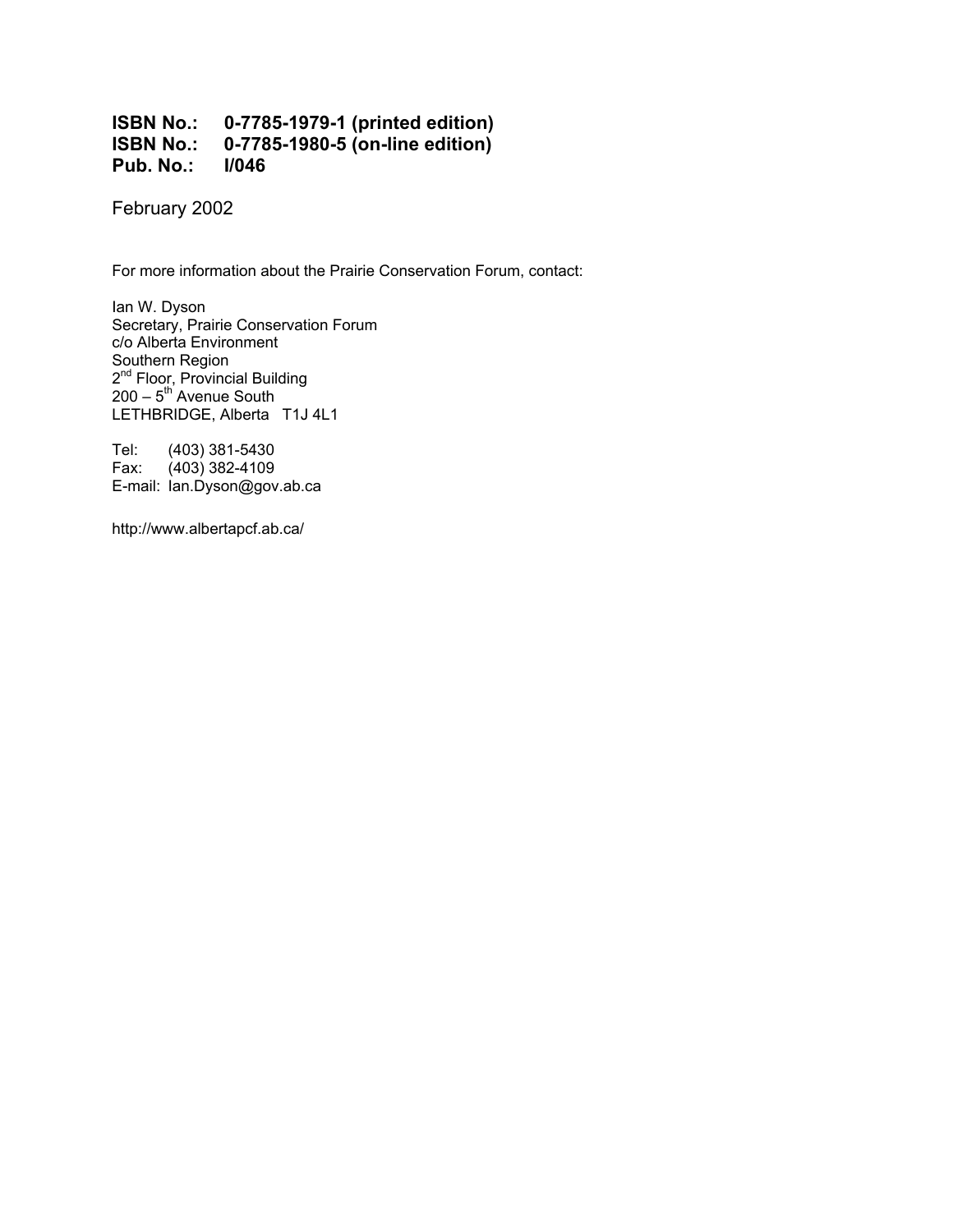### Table of Contents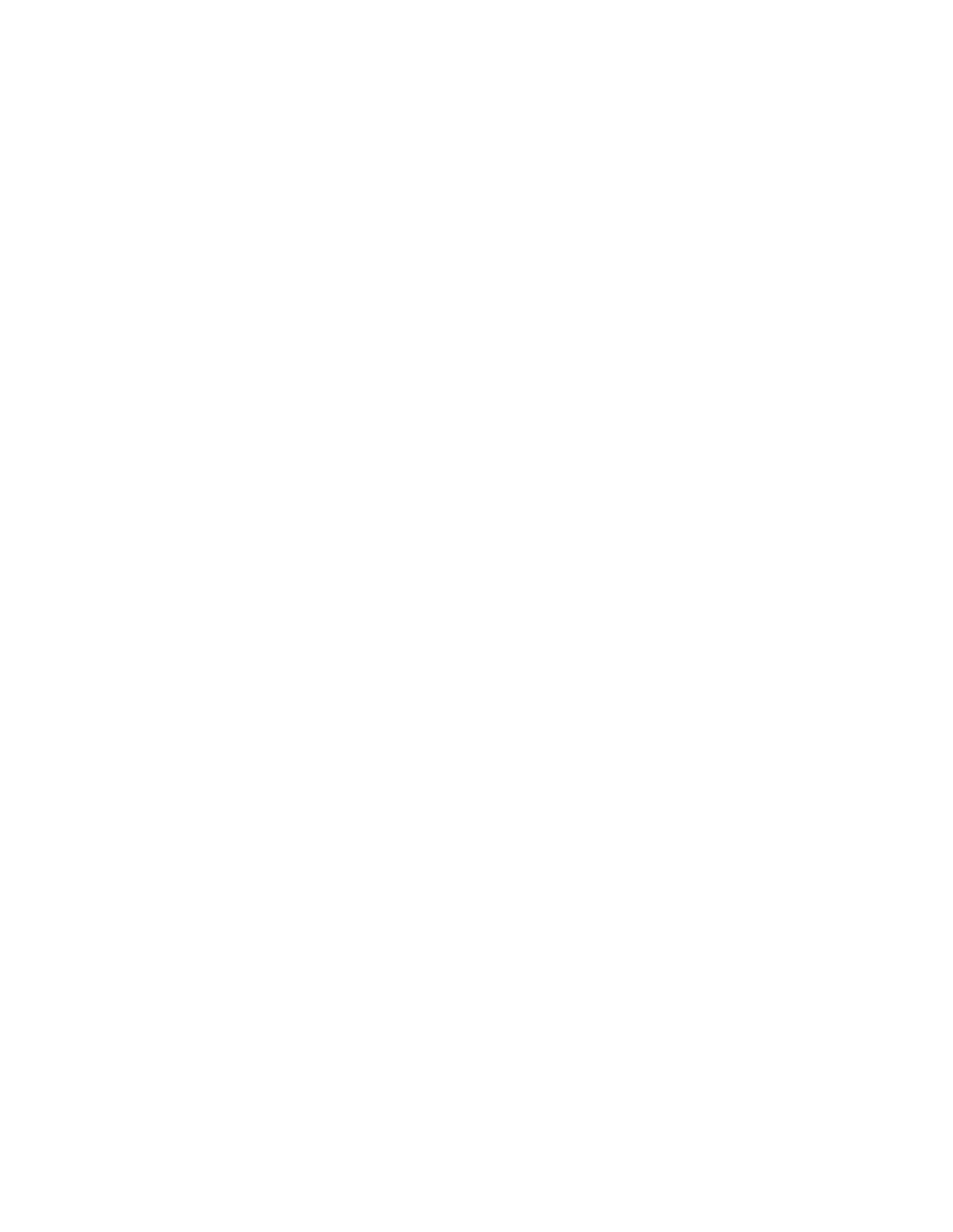### Chairman's Report

### **Chairman's Report 2000 and 2001**

I have, again, the pleasure of chairing the Alberta Prairie Conservation Forum. Over the past two years the Forum has pursued and achieved many undertakings. The most significant of these is the production of the Alberta Prairie Conservation Action Plan. This plan is the result of the dedicated efforts of all PCF members. Without their spirit of cooperation, our direction would flounder. I would like to personally thank everyone who took the time to help create this strategic document, which is presented in more detail in Appendix 3 of this report.

Our periodic meetings are always informative and sometimes fun. The Forum prides itself in covering a tremendous diversity of topics. The success of the Forum stems from the unfettered participation of all members who sit at the table. The Forum continues to offer unhindered opportunities for members to present items of interest and to debate issues with others. From this we all broaden our horizons, and become closer working partners.

The PCF work groups have risen above the normal call of duty to shepherd these special priorities for our collective benefit. Included are work groups known as:

- Prairie Ecology Research Committee
- Alberta Native Plant Council Provincial Grass Initiative
- 'Topics in Prairie Conservation' post-secondary course

The efforts of these and newly created work groups are detailed under the Strategic Priorities section of this report. The individuals involved with these work groups have given freely of their time to help with research and understanding of native prairie interests. We owe them all a debt of thanks.

As always, Ian Dyson and Sam Wirzba have kept us on the straight and narrow. They relentlessly provide the Forum with reams of background material, and take meticulous notes at our formal meetings.

My thanks to all who contribute to making the Prairie Conservation Forum a fulfilling experience. I look forward to supporting the direction our action plan will take us over the next few years.

Dug Major PCF Chairperson (2000 and 2001)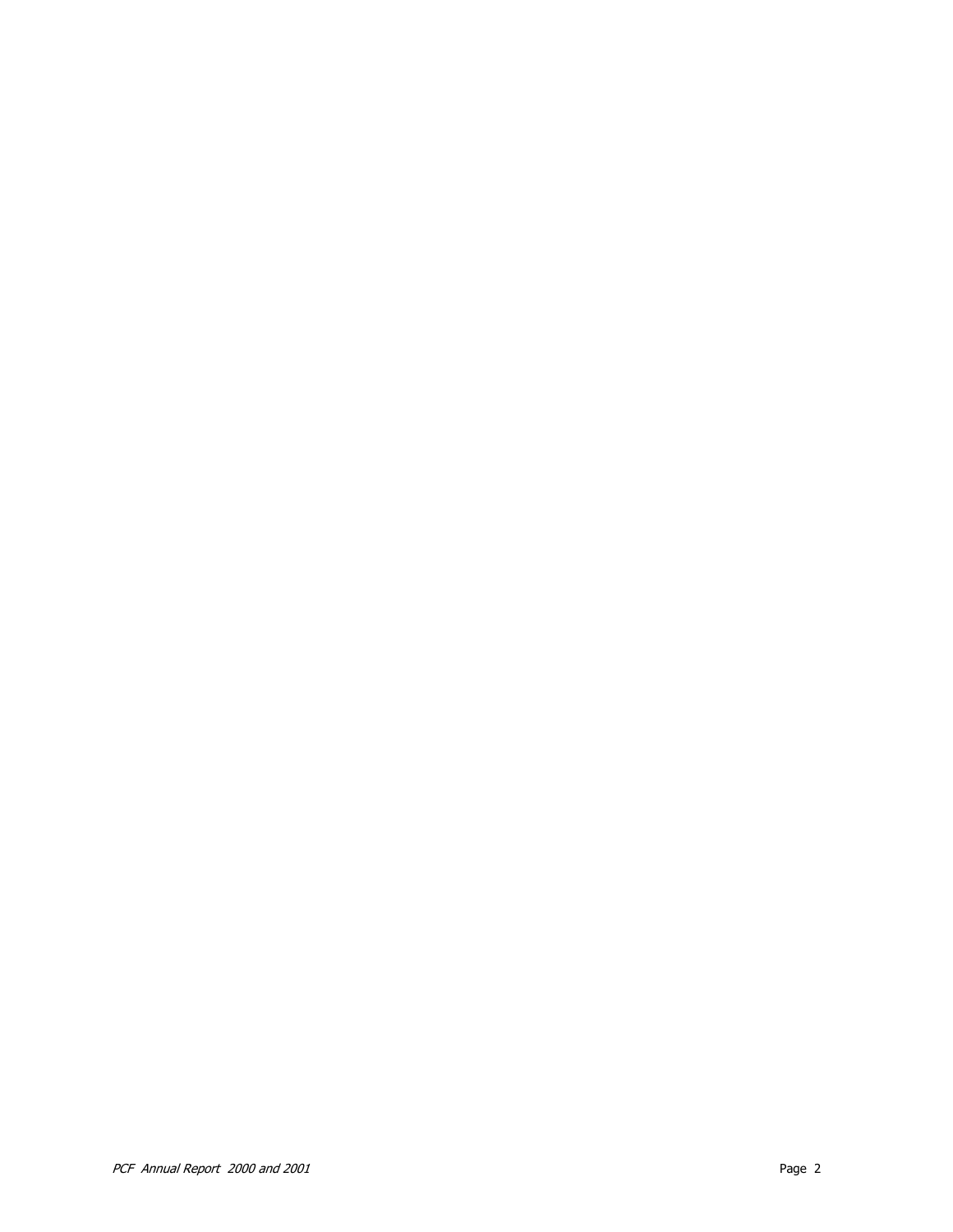### Summary of Meetings

The Prairie Conservation Forum typically meets three times each year, holding meetings in the winter, spring, and fall at different venues throughout prairie and parkland Alberta. Each meeting provides an opportunity for members to share information and discuss a wide range of prairie conservation issues. Topical updates are provided on environmental initiatives, planning projects, environmental legislation, member organization activities, emerging issues, and other themes. A field trip is usually held in conjunction with the spring and fall meetings. The PCF's executive committee (known as the PCF Steering Committee) meets in advance of each scheduled Forum meeting to develop a meeting agenda, conduct the PCF's business, ensure necessary follow-ups from the previous PCF meeting have been completed, and to prepare recommendations for consideration by the PCF.

The PCF held six meetings in the two-year period from January 2000 to December 2001. Highlights from these meetings are as follows.

### *Lethbridge, January 2000*

A presentation was given on the Year 2000 Review of Water Management, which will determine the maximum water allocation for consumptive uses in the South Saskatchewan River Basin after in-stream water considerations are taken into account. A joint proposal by Ducks Unlimited, Canadian Wildlife Service, and Prairie Farm Rehabilitation Administration for a new conservation cover program was reviewed and discussed at length.

The Forum approved a strategy for developing a revised PCAP and struck a work group to oversee the process; it also approved a new 'Prairie Notes' web site feature for implementation. Prairie Notes will allow for the posting of information and perspectives in a briefer form than the more substantive 'Occasional Paper' series currently provides.

Various strategic issues facing prairie and parkland Alberta were reviewed. It was agreed to make these a key priority in the next PCAP. Dug Major was elected as Chair for 2000.

### *Warner, May 2000*

Prior to the PCF meeting, an excellent full day tour, arranged with the assistance of Vern McNeely and conducted by Ed Sloboda, was held south of Warner. Tour stops included Devil's Coulee, the Milk River Ridge Reservoir, and the Twin River Provincial Grazing Reserve. The effects of two 'dry' years on the Milk River Ridge were markedly evident with respect to the range condition that was observed during the tour.

At the business meeting, updates were given on changes underway to the web site and progress made by the Provincial Grass Work Group. A work plan for 2000 was adopted and a first draft of the new Alberta PCAP was distributed.

Roy Audet of the Last Sands Ranch gave a well received presentation on the farm/ranch conservation and environmental stewardship practices that he has adopted. Roy was the recipient of the Alberta Cattle Commission's Environmental Stewardship Award.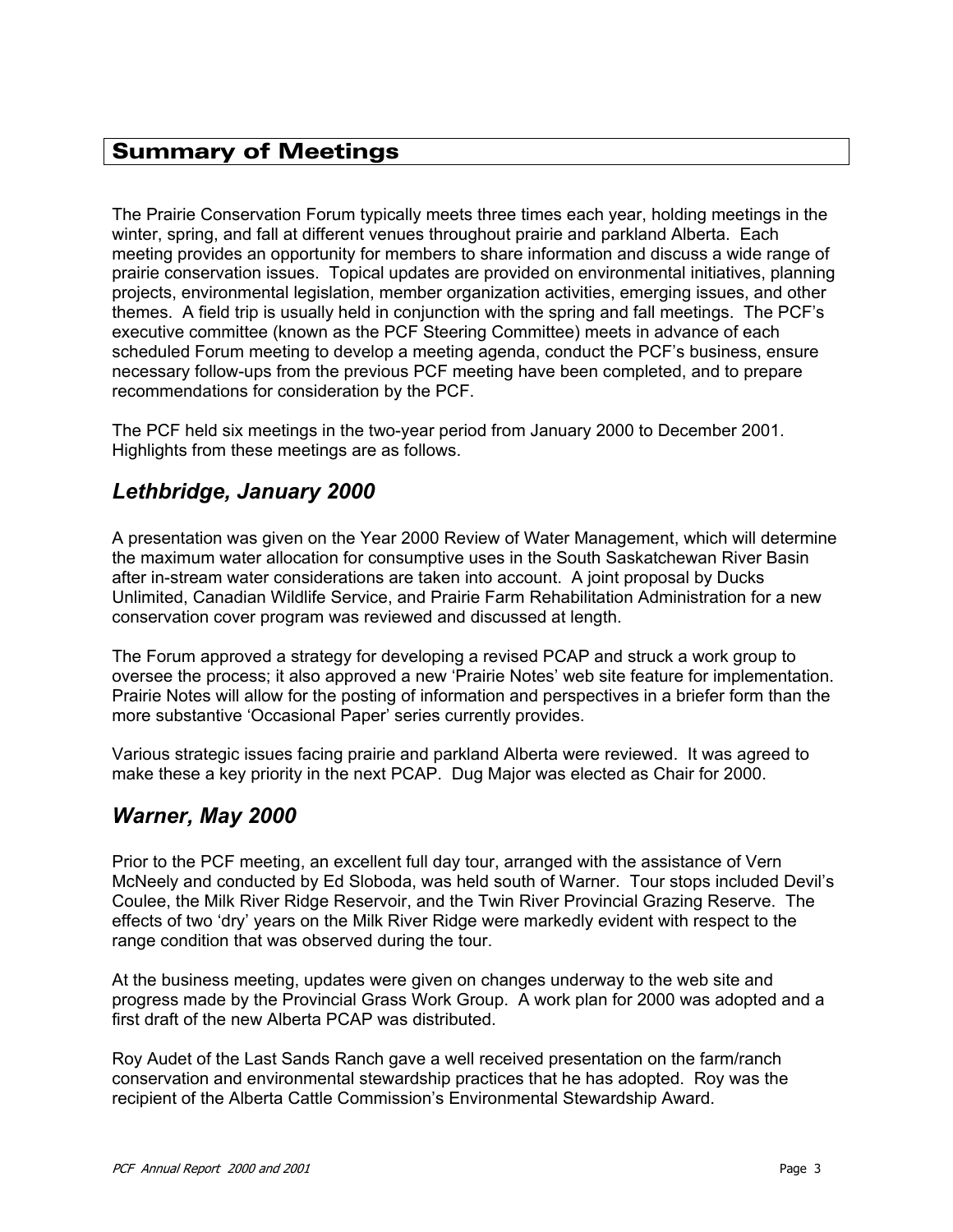### *Wainwright, September 2000*

Prior to the PCF meeting a full day tour of the Wainwright area was capably conducted by Public Lands Specialist's Harry Loonen and Patrick Porter. Tour stops included the Wainwright Dunes Ecological Reserve and a grasslands site overlooking the Battle River that the provincial Crown had acquired through a land trade.

At the business meeting, members were invited to some extremely informative perspectives on Parkland conservation issues given by: landowner and U of A range professor Ed Bork, Public Lands Specialist Harry Loonen, and wildlife biologist Ron Bjorge.

Members reviewed a second draft of the revised PCAP. The Provincial Grass Work Group reported success in garnering political support for adopting a new provincial emblem and is applying for funding to develop printed and web-based materials that will allow for province-wide voting on a provincial grass. The 'Topics in Prairie Conservation' course at the U of L is underway for the third year and significant progress on PCF web site development was reported.

### *Airdrie, January 2001*

The new Alberta PCAP was adopted by the PCF. It will be published and distributed later in the year, following the spring provincial election so that a current ministerial Foreword can be provided for inclusion in the plan. A brochure and article for the Provincial Grass emblem have been developed. A third Occasional Paper, contrasting European and aboriginal world views about the prairies, has been posted on the PCF's web site.

A presentation on the cumulative effects of development and land use change being undertaken in the Grasslands Natural Region was given. Members were also appraised of a process underway to review and update an Alberta Energy and Utilities Board Information Letter that provides guidance for industry on how petroleum and natural gas exploration, development, production and reclamation should be conducted in areas of native prairie and parkland to minimize impacts.

Jackie McCall was elected as the Chair for 2001.

### *Foremost, May 2001*

In conjunction with representatives of soil salinity and soil conservation organizations from the prairie provinces and Montana, the PCF hosted a field trip prior to its spring meeting. The following themes were incorporated in the full day tour: issues being faced by the County of Forty Mile (Leonard Mitzel); DU's wetland project at Forty Mile Coulee (Morgan Stromsmoe); completing range health assessment forms – Etzikom (Terry Hood / Dennis Milner); salinity mapping (Don Wentz), and sage grouse research at Manyberries (Cameron Aldridge). The wide ranging tour in south-east Alberta afforded participants an opportunity to see a parched prairie landscape which was experiencing its fourth consecutive year of drought.

The PCF's work plan for 2001 was tabled and adopted. Production of the new Alberta PCAP has been completed. Through the generous support of the Canadian Wildlife Service and the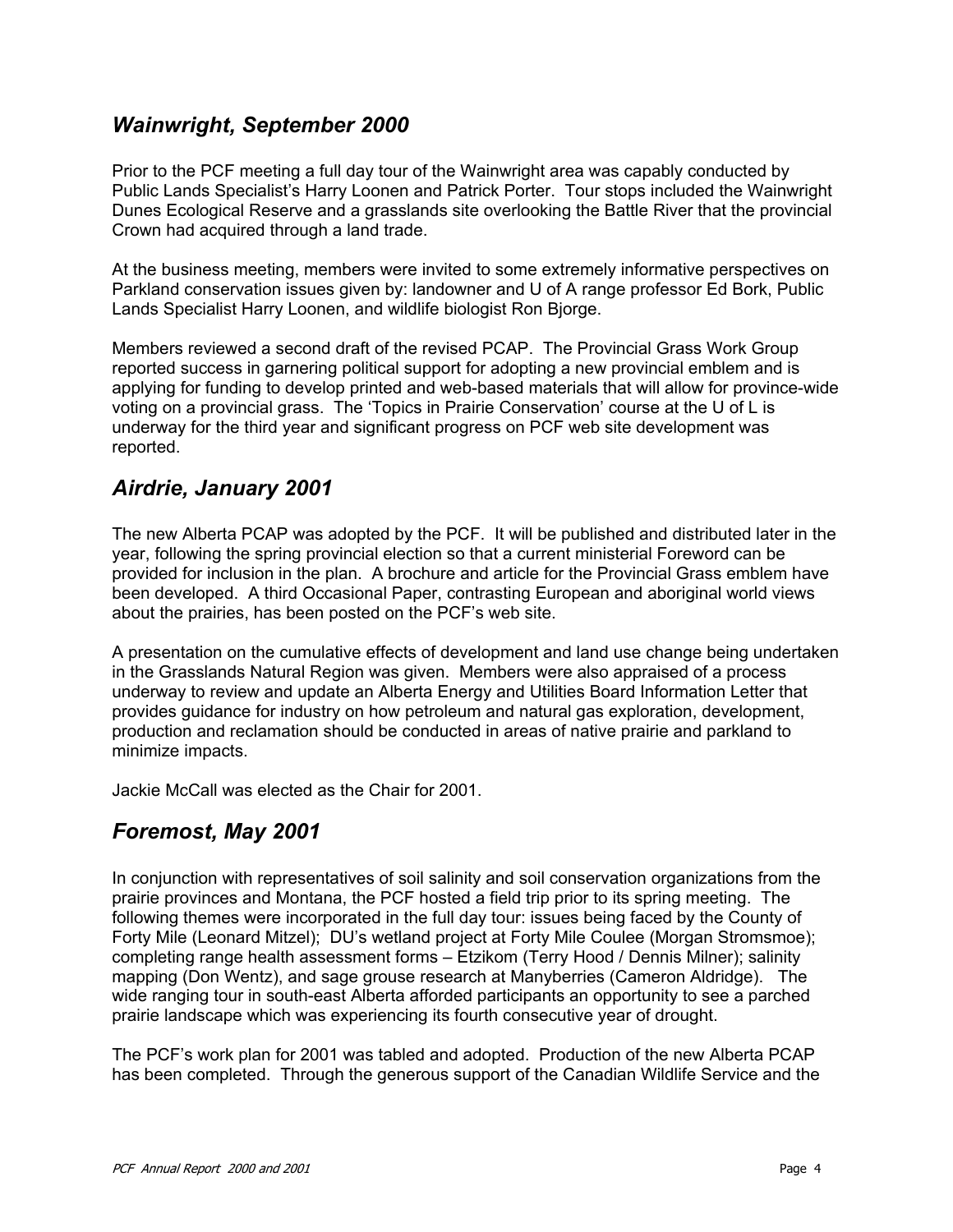Alberta Fish and Wildlife Division, the PCF was able to proceed with printing of the plan. A communications strategy for releasing the PCAP was in the development stage.

The Provincial Grass Work Group reported that voting for a provincial grass had been completed. Approximately 2000 Albertans cast ballots, choosing rough fescue as the new provincial grass emblem from five candidates. Forum members who attended the  $6<sup>th</sup>$  Prairie Conservation and Endangered Species Conference in Winnipeg (in February) provided highlights from the conference. It was decided that the PCF would hold its fall meeting in conjunction with the Waterton-Glacier International Writer's Workshop. PCF members shared their views and opinions on nuisance ground squirrels and how to deal with this problem in prairie Alberta.

### *Waterton, September 2001*

The PCAP media release, cover letter, and Communications Strategy were presented. Forum members discussed striking new work groups to focus on the three strategic priorities in the new PCAP.

Presentations were given on 'The Biodiversity Gradient' (one of several talks in the Prairie Environmental Series), managing grizzly bears and wildlife in Waterton Lakes National Park, and the Nature Conservancy of Canada's habitat securement projects on the periphery of Waterton Lakes National Park.

It was reported that an application in support of rough fescue becoming Alberta's provincial grass was sent to the Provincial Museum. Members discussed an emerging initiative underway, through the auspices of NAFTA's Commission on Environmental Cooperation, to develop a North American Grasslands Strategy. Work is underway to strike a Calgary based organizing committee to prepare for the February 2004 Prairie Conservation and Endangered Species Conference. The PCAP indicated its receptivity to holding a joint meeting with the Saskatchewan PCAP Committee in 2002.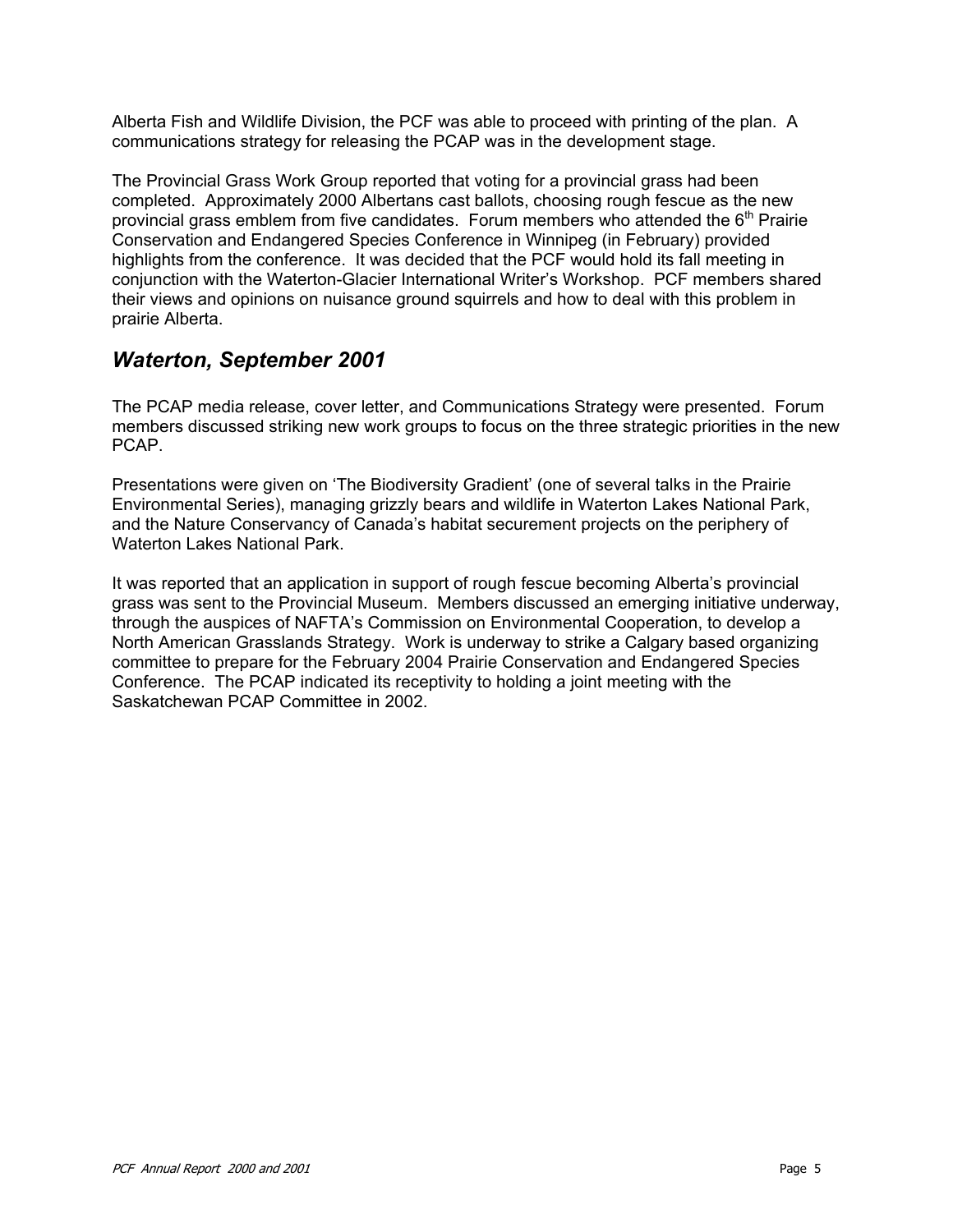### Strategic Priorities of the PCF

### **Inter-provincial Co-ordination**

The Forum continues to participate on the *Prairie Conservation Working Group*, which includes PCAP representatives from Manitoba and Saskatchewan and individuals from the Canadian Wildlife Service and World Wildlife Fund (Canada). The Working Group holds periodic conference calls to exchange information and to identify joint prairie conservation initiatives that would benefit all three prairie provinces. Plans are underway to bring the PCF and Saskatchewan PCAP Committee together for a joint meeting in 2002 (the two bodies last met together in June 1999).

### **Alberta PCAP: 2001-2005**

The first Alberta PCAP: 1996-2000 reached the end of its 5-year life span on December 31, 2000. In recognition of this, preparations for the development of a successor plan commenced early in 2000. At its winter business meeting in January 2000, the PCF reached agreement that the emphasis of a second-generation provincial PCAP (for the period 2001-2005) would be as follows:

- retain the framework and fundamental intent of the first Alberta PCAP (a systematic review and fundamental re-write of the Alberta PCAP will be contemplated when the second Alberta PCAP is concluded in 2005)
- bring objectives and action recommendation in the first Alberta PCAP up-to-date
- identify logical next steps for achieving the plans four broad goals

A work group, under the leadership of Jackie McCall (Bow River Project), was struck to guide the plan revision exercise. Draft versions of the new PCAP were initially developed by subcommittees of the work group and circulated to Forum members for feedback. Successive drafts were developed and discussed at scheduled PCF meetings. The second-generation Alberta PCAP: 2000-2005 was unanimously adopted by PCF member organizations on January 12, 2001. Ministerial endorsement for the new PCAP was subsequently obtained and the plan was produced and printed. Limited circulation of the PCAP occurred during the summer months. Formal public release of the PCAP occurred on October 1, 2001, following the PCF's fall business meeting.

Efforts are currently underway to implement the strategic priorities and action recommendations contained in the latest Alberta PCAP. The new PCAP will be implemented through initiatives undertaken by the PCF and its member organizations. All Albertans (i.e., landholders, industry, organizations, and concerned citizens) who value our prairie and parkland ecosystems are encouraged to participate in achieving the plan's goals and objectives.

### **PCF Work Groups 2000 - 2001**

Three PCF work groups were active in 2000 and 2001.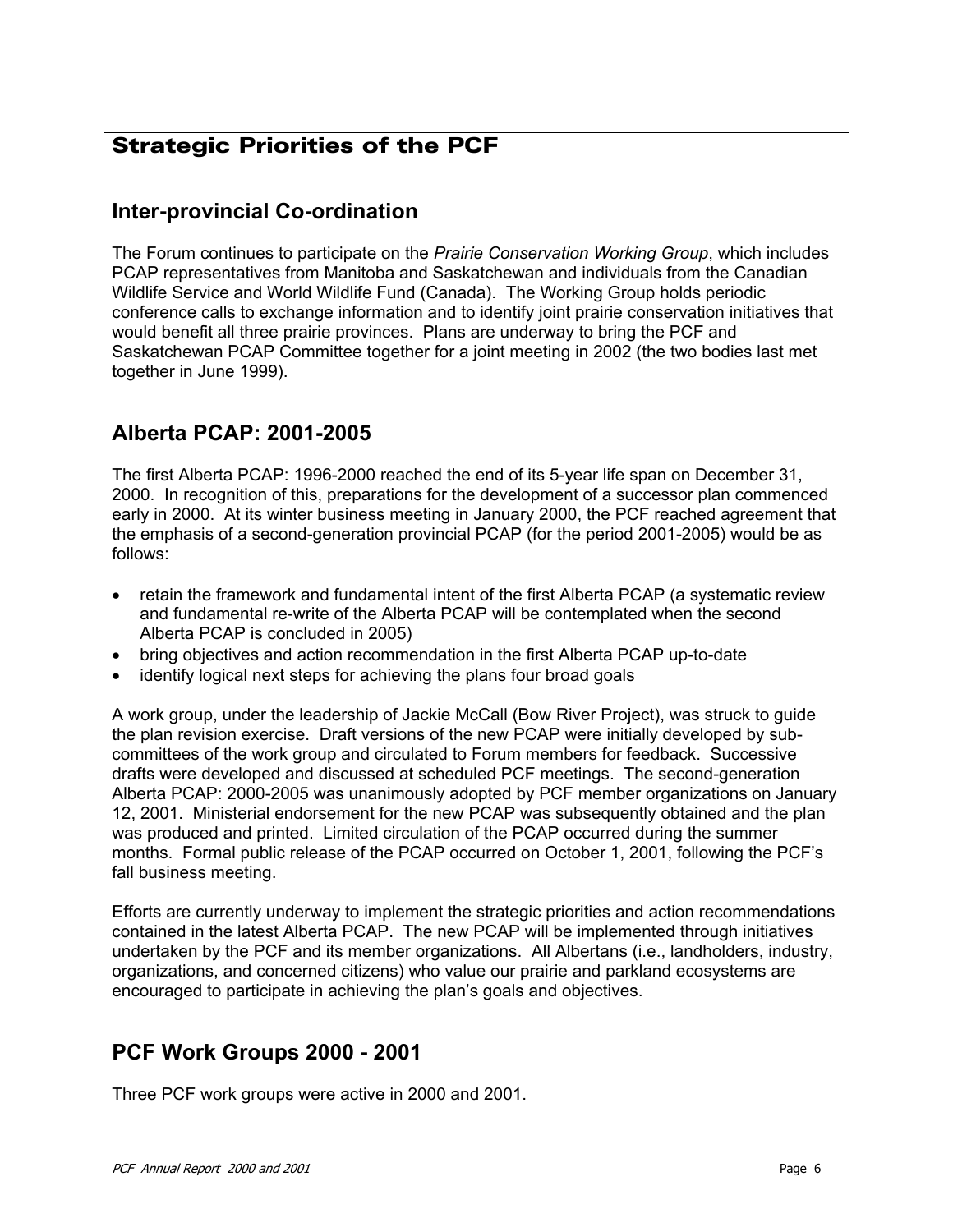#### *Prairie Ecology Research Committee (PERC)*

Under the leadership of Dean Nernberg (Canadian Wildlife Service), PERC was struck in September 1996 to encourage research leading to a better understanding of prairie ecology, the improved management of resources, habitats and species occurring on prairie and parkland landscapes, and to facilitate the exchange of research information and reference materials. The work group includes representatives from a broad range of organizations and institutions having research interests. Work Group members are encouraged to make contacts, share information, and network with researchers and scientists interested in prairie research in other jurisdictions.

PERC is currently undertaking the development of a web site that will include the following:

- a reference (bibliographic) database with uploading and downloading capabilities
- a list of research priorities in prairie ecology
- a list of active research projects, with a capacity for uploading and downloading project information
- links to other related prairie ecology web sites and information databases

Various obstacles were encountered during 2000 and 2001 in developing PERC's web site. These issues are being systematically addressed. It is anticipated that a functional web site will be ready for review by PCF members early in 2002. Once the web site is operational, PERC will be re-convened to review the web site's content and operations, and to 'populate' the databases with information. The committee will also review its Terms of Reference and chart the course for future activities.

#### *Get a Grass! In Search of A Prairie Symbol for Alberta*

In the fall of 1999 the PCF launched a new initiative to select a provincial grass emblem for Alberta. The purpose of this project is to establish an official symbol of our prairie heritage which recognizes the prairies as 'home place' for many Albertans. The process of selecting and designating a provincial grass will help Albertans understand and appreciate the ecology of native grasses and grasslands and their cultural and economic importance. The concept was approved in February 2000 by the Minister of Community Development, who has responsibility for the *Emblems of Alberta Act*.

In April 2000 a provincial grass work group was established. The work group is comprised of individuals (most of whom are affiliated with the PCF) having expertise in native plants, range management, soil conservation, communications, and education. The Alberta Native Plant Council's representative on PCF (Cheryl Bradley) chairs this work group. As of December 2001, over 500 volunteer hours have been devoted to this project. A grant of \$5,000 from the Alberta Sports, Recreation Parks and Wildlife Foundation has helped to cover various costs. Generous contributions of photographs and art work have been provided to assist the work group.

Of the more than 135 different native grasses found in Alberta, the work group selected five to be short-listed for consideration as a provincial grass – blue grama grass, green needle grass, june grass, rough fescue, and western wheat grass. These five species are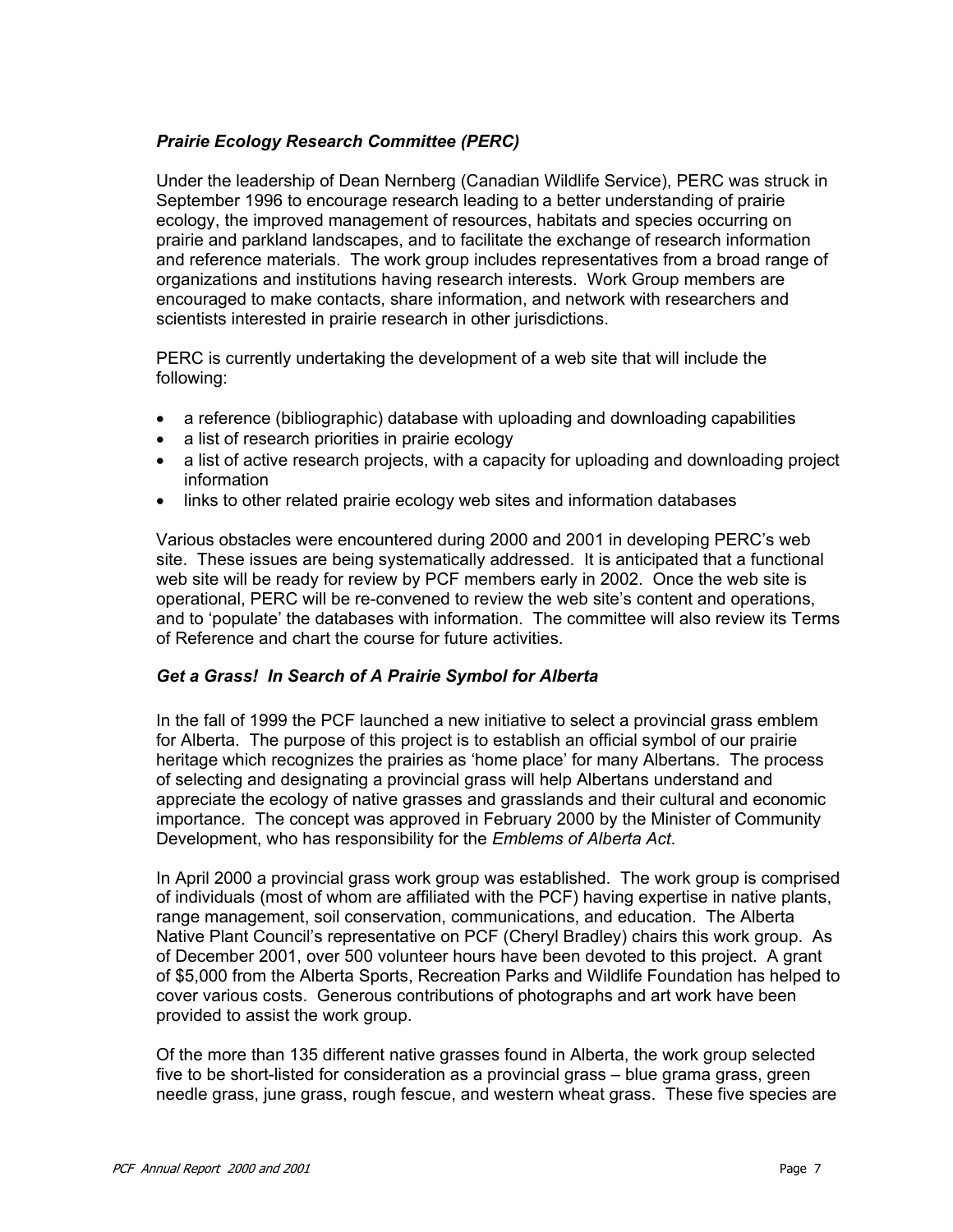widespread in Alberta, are easy to recognize, have high ecological significance (i.e., dominance, wildlife use, ecological function, at risk), cultural importance, and economic importance (i.e., livestock forage, use in reclamation). An attractive colour brochure was developed profiling the five species and providing information on grasslands in Alberta.

Media releases inviting all Albertans to participate in selecting a provincial grass were distributed throughout the province from January to April, 2001. Articles appeared in numerous magazines and newspapers. Several interviews with work group members were aired on radio and television. Information on candidate species was posted on the PCF's web site. Over 8,000 brochures were distributed to some 40 PCF member organizations, schools, 4-H clubs, interpretation centres, relevant academic institutions, MLAs, and the general public (upon request and through government offices). Brochures also were made available at several conferences on agriculture, the environment, and education.

The overwhelming choice for a provincial grass, as identified by over two thousand Albertans who participated in the selection process, is rough fescue. The selection was officially announced on May 25, 2001 at the PCF's spring meeting in Foremost. The Provincial Museum of Alberta has reviewed the work group's recommendation and finds the choice of rough fescue most appropriate for a provincial grass. The Museum has recommended to the Minister of Community Development that the *Emblems of Alberta Act* be amended to designate rough fescue as a provincial emblem.

The work group will now seek to find a Member of Alberta's Legislative Assembly who is willing to sponsor amendments to the existing legislation by introducing an amendment bill at a future sitting of the Legislature. The PCF intends to pursue further public awareness initiatives on the value of native grasses and native prairie in concert with the designation process.

#### *'Topics in Prairie Conservation' Course*

A PCF work group (chaired by the PCF's Secretary, Ian Dyson) was struck in September 1996 to develop a senior seminar course to be offered at the University of Lethbridge. Through the cooperation of the Department of Biological Sciences, and under the leadership of Dr. Andy Hurly (course facilitator and instructor), the seminar – Topics in Prairie Conservation – has been successfully offered three times at the U of L (i.e., during the fall semesters in 1998, 1999, and 2000). As a result of student interest and owing to the success of the course, it has now been included in the university's calendar as a regular course offering.

The course exposes students to a broad range of native prairie topics including: the physical environment, resource values, land uses, resource management practices, world views, jurisdictional responsibilities, conservation issues, and ecosystem management. Further information on the course can be obtained at the following web site: http://www.albertapcf.ab.ca/courseoutline.htm

As opportunities permit, the PCF will encourage other post-secondary institutions within Alberta (and the northern Great Plains) to consider offering this multi-disciplinary course. The PCF work group responsible for developing the course was disbanded in 1999 after completing an evaluation of the first offering of the seminar course at the U of L.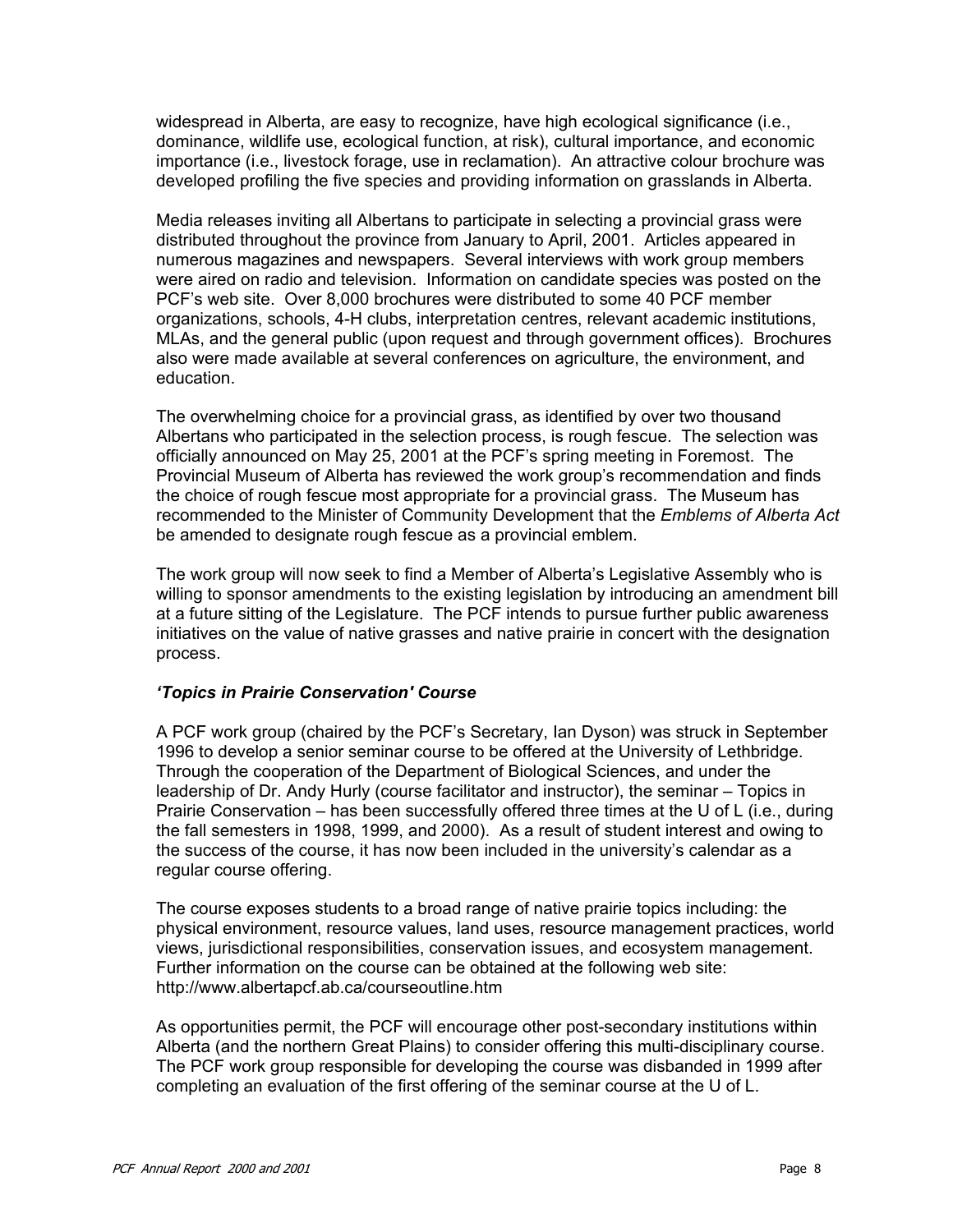### **New Work Groups**

At the September 2001 PCF meeting in Waterton, three new work groups were struck to address the three strategic priorities identified in the 2001-2005 PCAP.

#### *Change Analysis*

This work group will be responsible for pursuing the first strategic priority listed in the 2001-2005 PCAP: documenting and quantifying landscape changes taking place over time. During the term of the 1996-2000 PCAP, a reconnaissance level inventory was undertaken, using early 1990's aerial photography, to classify and map native vegetation in the Grassland Natural Region of Alberta. Native vegetation in each of the six cover classes was estimated to the nearest five percent for every quarter-section of land. The resulting data base can be queried at the PCF's web site.

During the term of the new 2001-2005 PCAP, this inventory will be subject to change analysis. Work will proceed in two phases. First, a methodology to quantify landscape/vegetation changes at three pilot areas will be developed and tested. Second, once the methodology is refined, geo-spatial analysis will be completed using current LandSat imagery to identify and classify changes that have occurred in the decade since the baseline inventory was conducted.

With the PCF as the client, this project will be undertaken primarily by the Resource Data Division of Alberta Sustainable Resource Development.

#### *Cumulative Effects Modeling*

This work group will be responsible for pursuing the second strategic priority of the 2001- 2005 PCAP: achieving a better understanding of the implications of landscape change over time.

Under the direction of a large Steering and Technical Committee, a landscape simulator model was paramatized for the Grassland Natural Region in the 1999-2001 period. 'A Landscape Cumulative Effects Simulator' (ALCES) allows the exploration and quantification of dynamic landscape responses to multiple human landscape practices and various natural disturbance regimes. Work is continuing on refining the wildlife, airshed, and threshold components of the model. A PowerPoint presentation has been produced to highlight key outputs in terms of population, energy sector, and agriculture sector growth.

The new PCF work group will hold its inaugural meeting in February 2002. Together with the existing Steering and Technical Committee, it will be responsible for completing the modeling work, verifying data accuracy and assumptions, and developing a 'hands on' understanding of the model in order to run multiple scenarios. Its primary role, however, will be to identify the risks to biodiversity associated with various development trajectories and to identify mitigative, compensatory, and preventative strategies.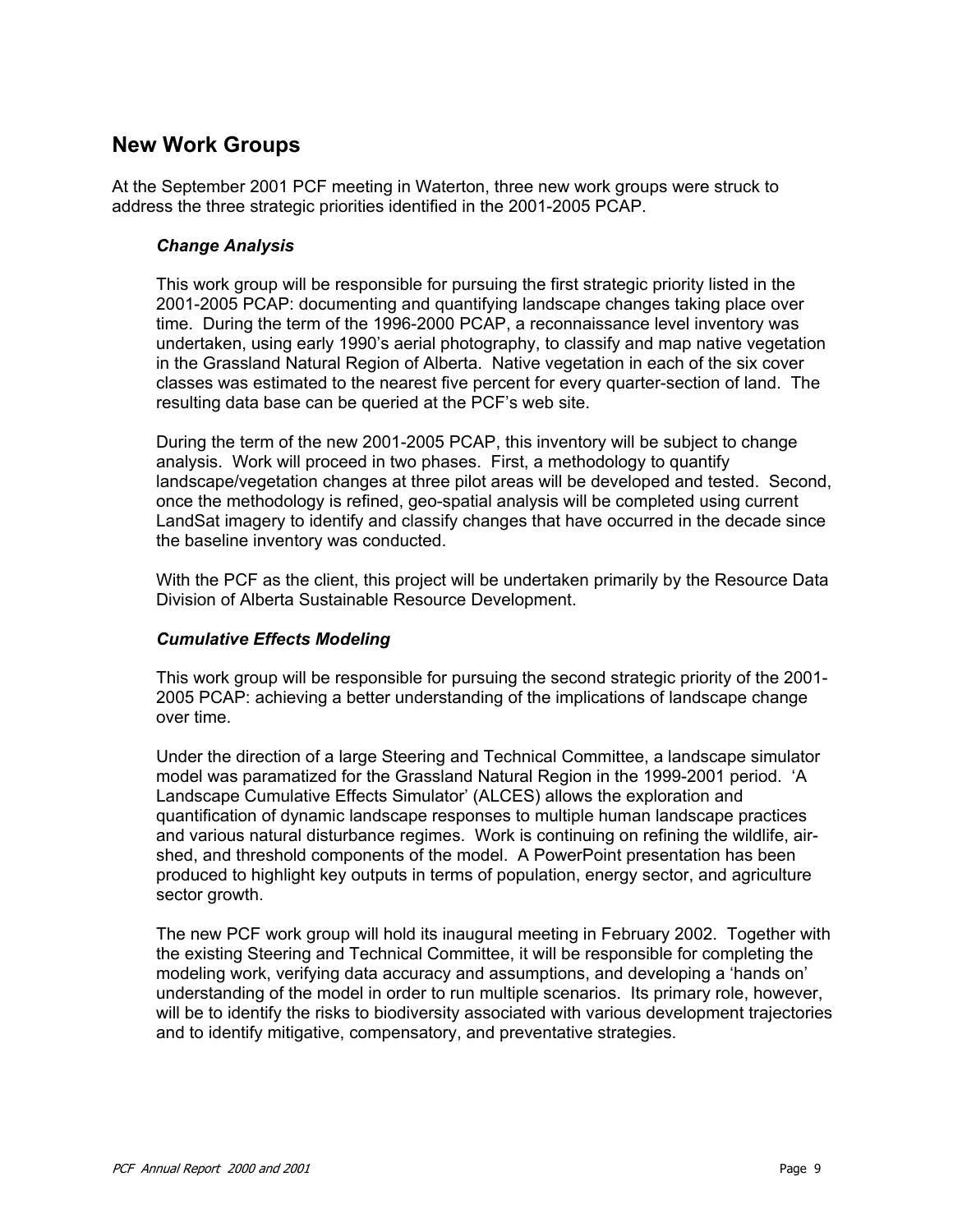#### *Societal Awareness*

This group will be responsible for pursuing the third strategic priority of the 2001-2005 PCAP: promoting a better understanding of the implications of impacts on landscape integrity amongst decision makers and the public.

An initial step in this task has been taken with the development of the 'Prairie Environmental Series' by the PCF Secretary. These six illustrated presentations incorporate previous PCF work on ecosystem management (Occasional Paper #2) and cumulative effects (see Cumulative Effects Modeling above) and attempts to answer various questions: Why should we concern ourselves with what is happening to the environment at a strategic level? What are the processes that have shaped our natural environment and what effect is human activity having on them locally? What are the ecological attributes of different categories of land use? How do we perceive our environment and how do our beliefs motivate use to modify it? Given a finite land base, where is growth in all sectors of the economy taking us? What are some of the choices that face us and how can we respond intelligently to the challenges?

Decision makers and the public are being targeted through presentations offered to groups, at seminars, and conferences. Funding proposals are underway to contract formatting of the presentations for web-based delivery on the PCF's web site.

Once the other two strategic priority work groups (identified in this section) begin to generate output, a PCF Societal Awareness work group will be struck to develop materials and dissemination strategies.

### **Other Activities**

The following activities were undertaken during the 2000 - 2001 period and are worthy of mention:

- significant additions and enhancements were made to the PCF's web site. In particular, the web site now contains the following: native prairie baseline inventory, latest Alberta PCAP and other PCF documents, information on 'environmentally significant areas' (ESAs) in prairie and parkland Alberta, information and voting results on the 'Get a Grass' initiative, and information on the *Topics in Prairie Conservation* course.
- the PCF issued its first essay in the new *Prairie Note* series (Management of the Last Sands Ranch), and published a 3<sup>rd</sup> report in its *Occasional Paper* series (The Prairie Landscape: Perceptions of Reality). A draft version of Occasional Paper #4 (Minimizing the Effects of Oil and Gas Activity on Native Prairie) was reviewed at the end of 2001 and a new Prairie Note (Richardson's Ground Squirrel) is nearing completion, which will likely be posted on the PCF's web site early in 2002.
- the PCF secretary (Ian W. Dyson) was the recipient of a prestigious *Alberta Emerald Award* (2000) for his work with the Prairie Conservation Forum and was also awarded the *Prairie Conservation Award for Alberta* at the 6th Prairie Conservation and Endangered Species Conference (Winnipeg, February 2001). Other PCF member organizations and individuals have also been recipients of the Alberta Emerald award.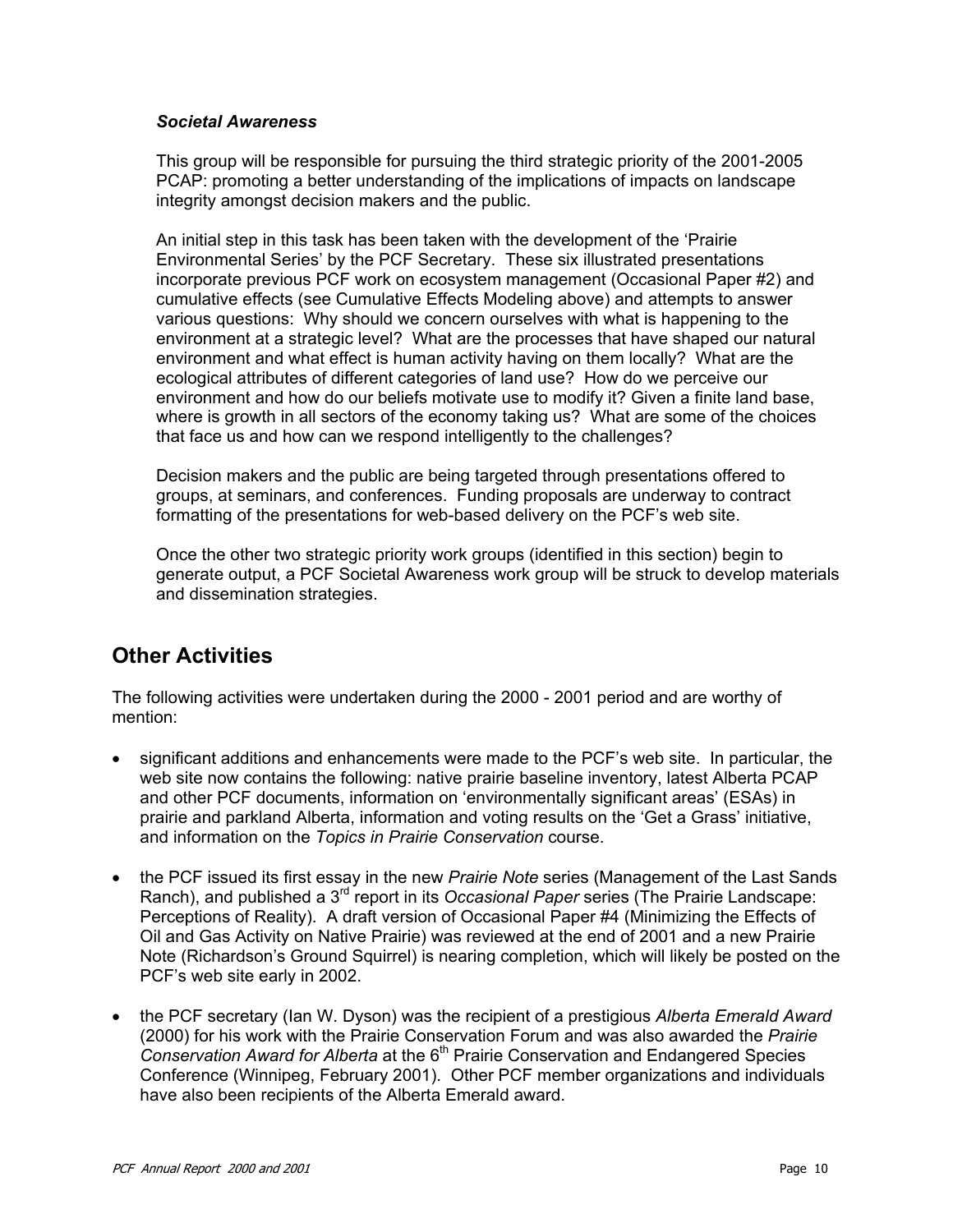- the PCF's Terms of Reference was brought up-to-date in January 2001 to more clearly address the Forum's mode of operating.
- the PCF will act as a catalyst in establishing an organizing committee that will plan and put on the 7<sup>th</sup> Prairie Conservation and Endangered Species Conference in Alberta in 2004 and will provide assistance where necessary to ensure the success of this large prairie conference.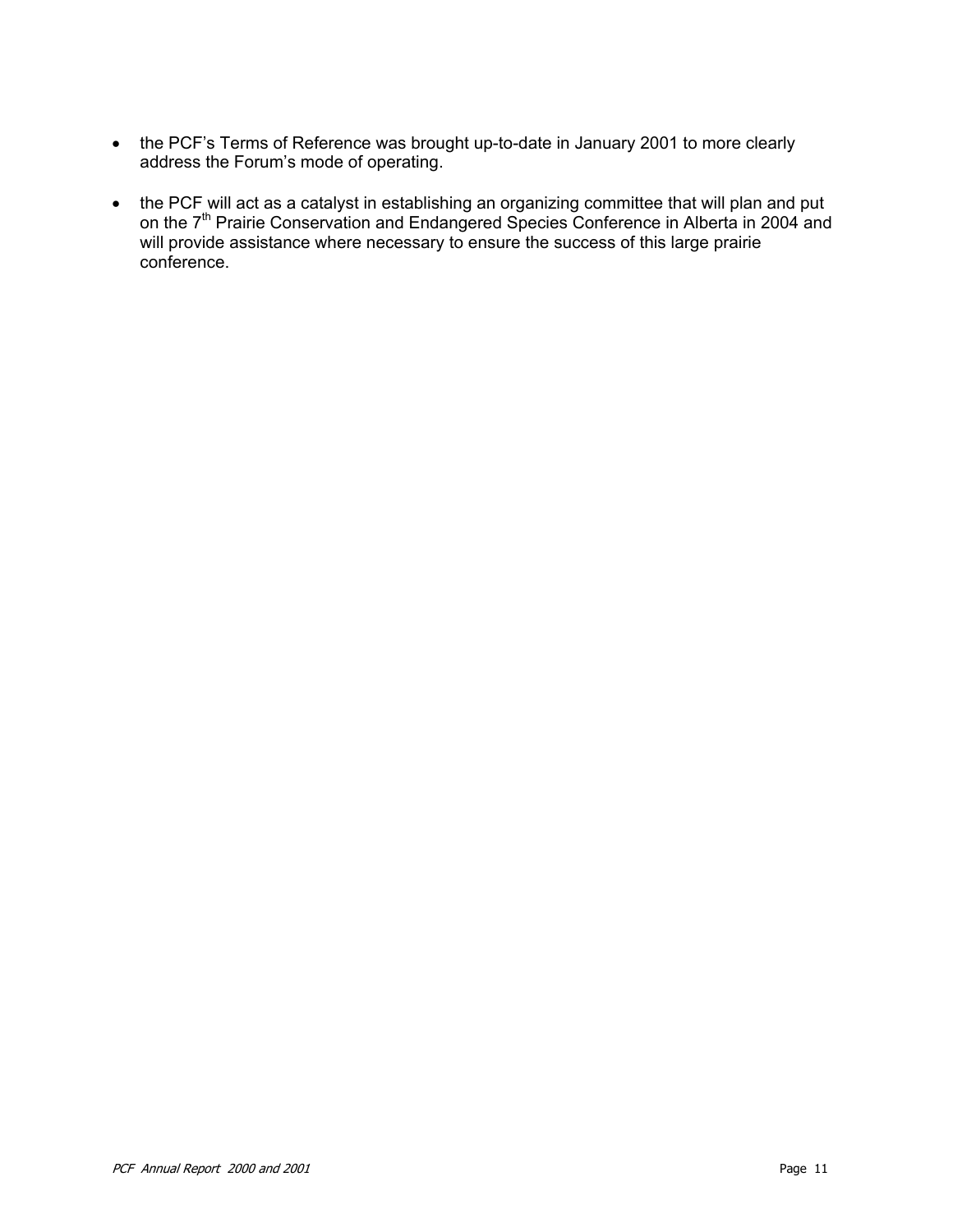### **Appendix 1** PCF Member Organizations

The membership of the Prairie Conservation Forum grew during the last two-year period. Membership remains open to any organization that is willing to align itself with the Alberta PCAP and the PCF's Terms of Reference. The following organizations were represented on the PCF at the end of 2001.

Alberta Cattle Commission Alberta Conservation Association Alberta Conservation Tillage Society Alberta Fish and Game Association Alberta Native Plant Council Alberta Wilderness Association Bow River Project Canadian Parks and Wilderness Society Dryland Salinity Control Association Ducks Unlimited (Canada) Eastern Irrigation District Federation of Alberta Naturalists

#### *Government of Alberta*

Alberta Community Development (Provincial Museum of Alberta) Alberta Community Development (Alberta Sport, Recreation, Parks and Wildlife Foundation) Alberta Economic Development Alberta Energy Alberta Environment Alberta Municipal Affairs Alberta Sustainable Resource Development (Public Lands) Alberta Sustainable Resource Development (Fish and Wildlife) Alberta Sustainable Resource Development (Resource Data Division) Alberta Transportation Energy and Utilities Board Natural Resources Conservation Board

#### *Government of Canada*

Agriculture and Agri-Food Canada (PFRA) Department of National Defence, Canadian Forces Base- Suffield Environment Canada, Canadian Wildlife Service Parks Canada (Waterton Lakes National Park) National Energy Board

Grasslands Naturalists Lethbridge Naturalist Society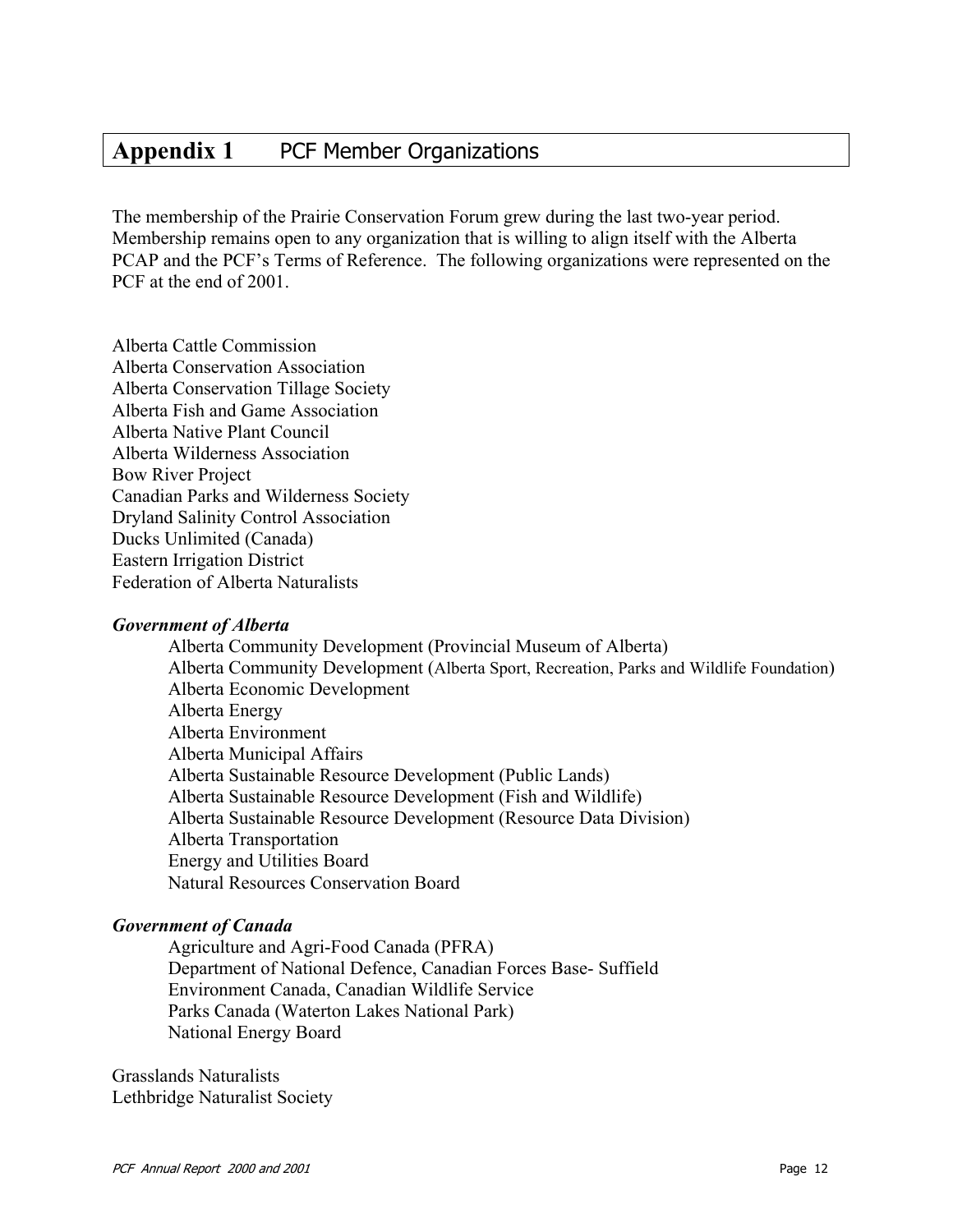Nature Conservancy of Canada Operation Grassland Community Palliser Regional Municipal Services PanCanadian Petroleum Limited Parkland Community Services Shell Canada Limited Society of Range Management Southern Alberta Land Trust Society Special Areas Advisory Council Special Areas Board University of Alberta University of Calgary University of Lethbridge Wildlife Society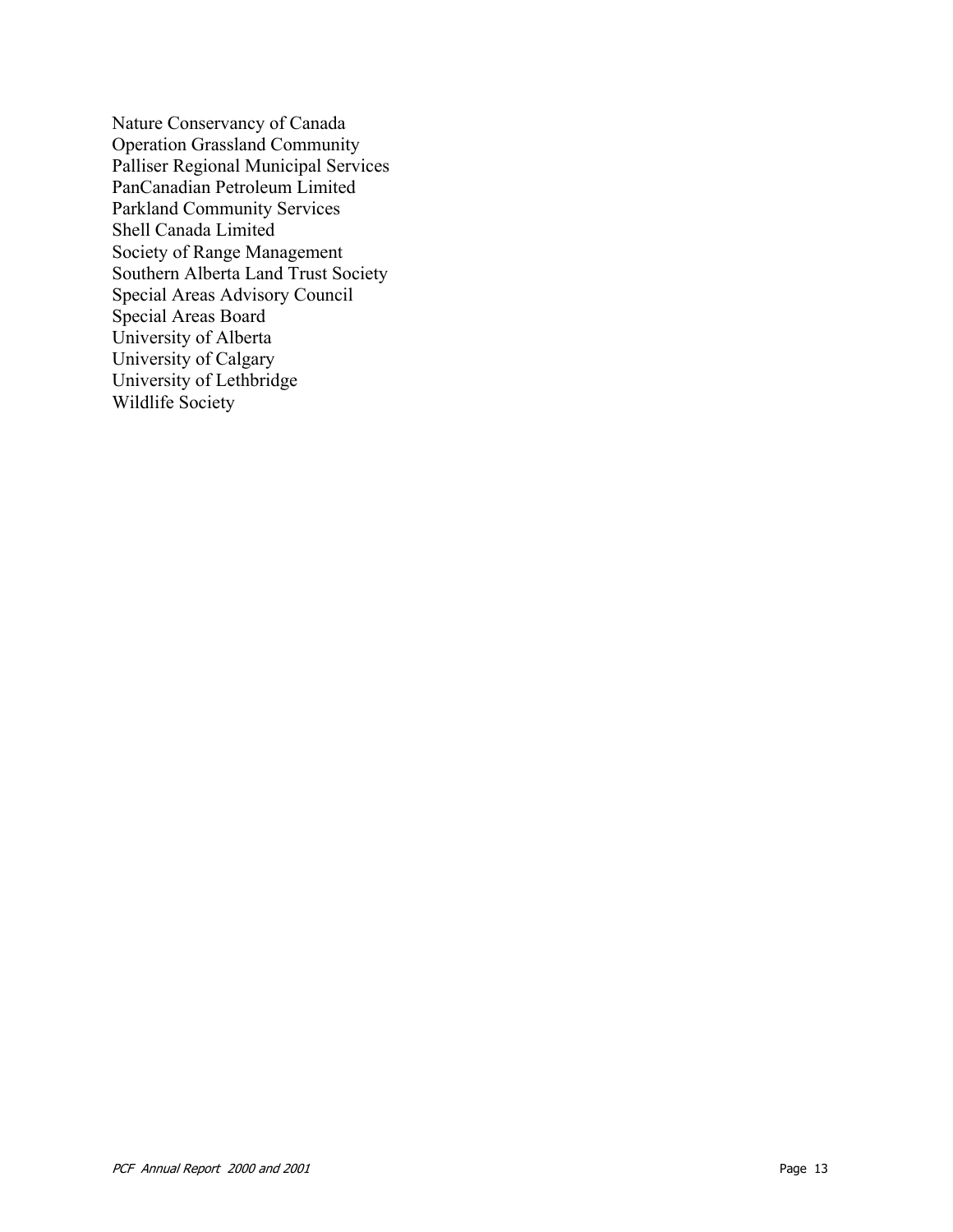### **Appendix 2** Terms of Reference (Prairie Conservation Forum)

*revised 12 January 2001* 

#### **AUTHORITY**

Initiated in 1989 by the Government of Alberta as the Prairie Conservation Coordinating Committee. At the discretion of individual member organizations, the committee was reconfirmed and renamed in 1995 as the Prairie Conservation Forum (PCF). The Prairie Conservation Forum is consultative and advisory to member organizations. It does not have legislative, management or program authority or responsibilities. The acceptance of Prairie Conservation Forum recommendations will remain at the discretion of individual member organizations.

#### **DURATION**

The Prairie Conservation Forum is tied to the Alberta Prairie Conservation Action Plan (PCAP), 2001-2005. The committee will exist until 31 December 2005. This tenure may be extended at the discretion of the Prairie Conservation Forum.

#### **PURPOSE**

The purpose or role of the Prairie Conservation Forum is to encourage effective implementation of the Alberta PCAP and provide an ongoing profile for prairie and parkland conservation initiatives. This role has and will continue to focus on three key elements:

#### Networking and Information Exchange

- Serve as a forum for **information exchange and cooperation** between key organizations with interests in or jurisdiction over prairie conservation initiatives;
- Allow **key contacts** to get together periodically to review the plans, projects and programs of member organizations, to assess progress and to integrate program efforts; and
- Where appropriate, **coordinate actions** to manage potential conflicts, avoid duplication and ensure effectiveness amongst the projects of member organizations.

#### Steering Prairie Conservation Action Plan Implementation

• Constitute a **cooperative partnership** between different levels of government and nongovernment organizations in sharing major responsibility for implementing the Alberta PCAP, and also allowing both groups to **share their experiences** and **strengthen mutual goals and objectives;**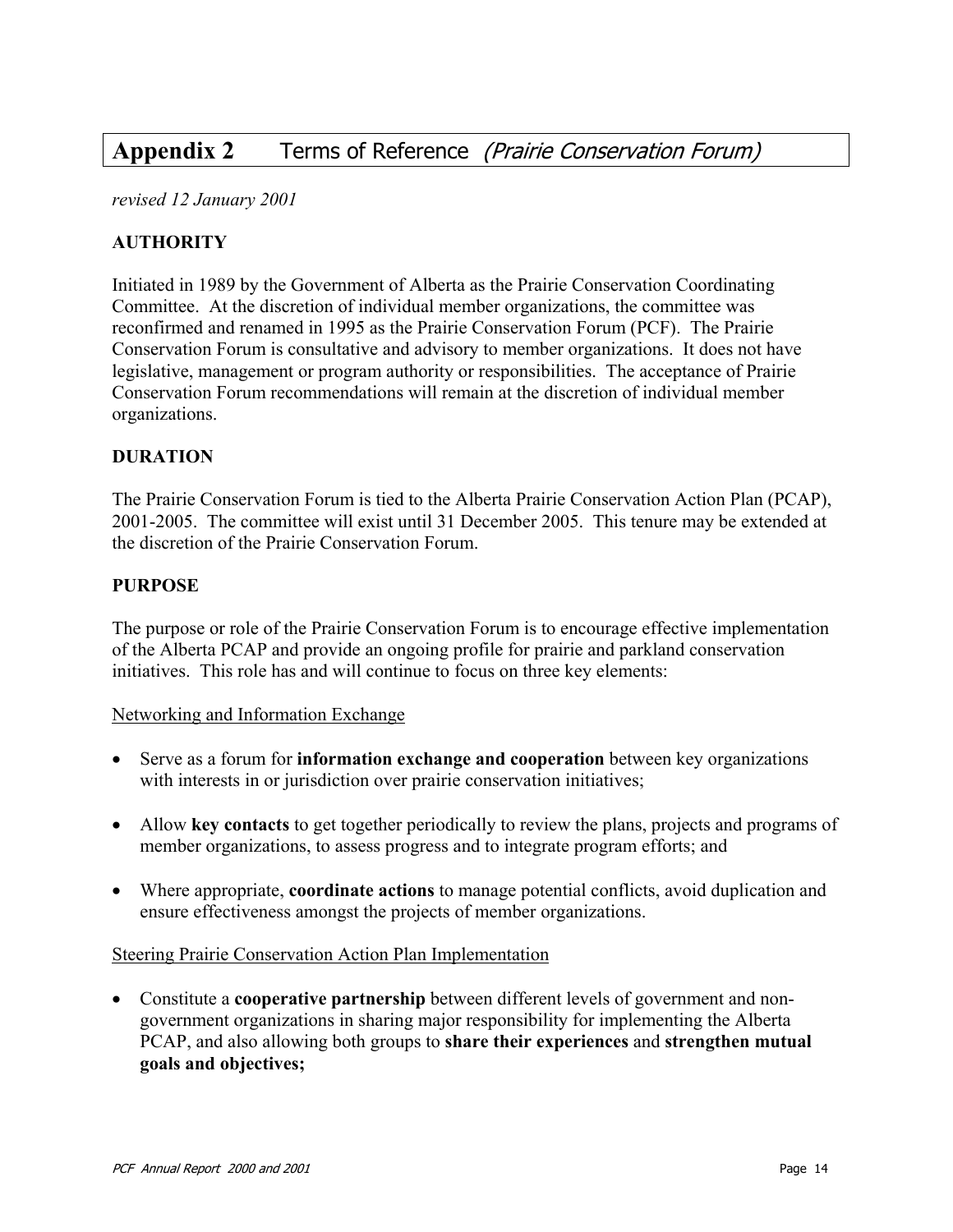- Assess and make **recommendations on overall priorities** for implementation of the Alberta PCAP to those member organizations who are involved in implementation actions. Provide advice to those same members on program or project design and implementation;
- Encourage members to tailor their own programs, policies or initiatives to meet the goals of the Alberta PCAP;
- **Review progress** in implementing the Alberta PCAP;
- **Identify gaps and recommend measures** to rectify such areas as inventory deficiencies or new program requirements; and
- **Encourage coordination and compatibility** amongst major conservation-related initiatives such as the Prairie Conservation Action Plans, the North American Waterfowl Management Plan, habitat conservation, wetland conservation, cover programs, protected areas programs, and biodiversity initiatives.

#### Public Awareness and Education

- Adopt **media communication strategies** as appropriate to ensure that significant initiatives and accomplishments are widely communicated publicly; and
- Develop **educational resources** to enhance awareness of the value and importance of biological diversity and Alberta's native prairie and parkland*.*

#### **MEMBERSHIP**

There is an "open door" policy on membership in the Prairie Conservation Forum. Organizations or agencies who wish to participate in the work of the committee may join the Prairie Conservation Forum on request. Meetings will be open to the public.

#### **PRAIRIE CONSERVATION FORUM OPERATIONS**

- Chair elected annually from amongst the membership. There is no limit to the number of times PCF members can be elected to serve as chair, provided no more than two consecutive terms are served at one time.
- Secretary provided by the Government of Alberta (Department of Environment).
- Steering Committee consists of representatives from a cross section of the membership (elected annually), chair, past chair and secretary.
- Working Groups established to address specific tasks or issues by the Prairie Conservation Forum. Working groups will be disbanded once their task has been completed.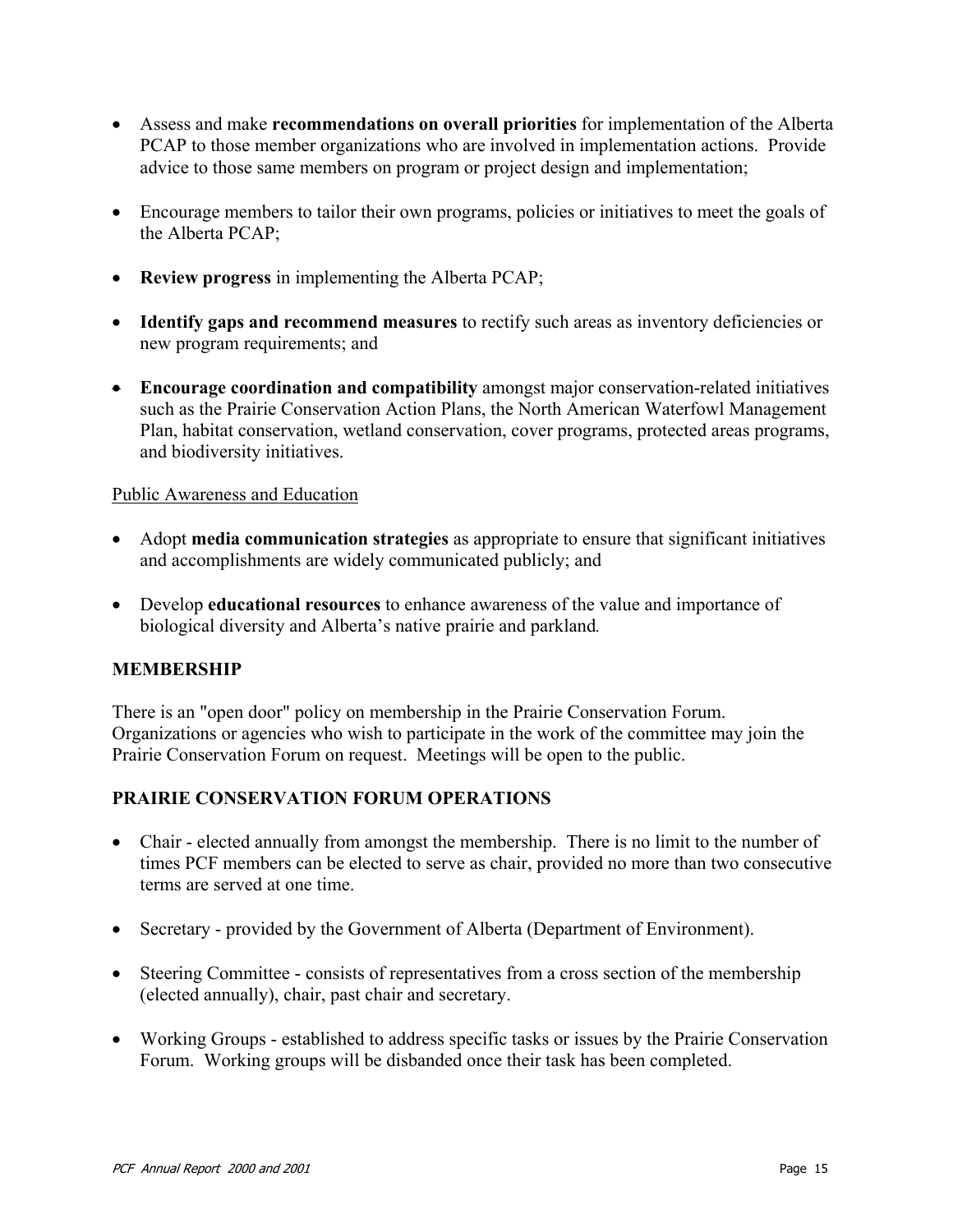#### **LOCAL COMMITTEES**

The Prairie Conservation Forum will facilitate and encourage the development of local or regional committees. However, the Prairie Conservation Forum prefers a loose arrangement without an organizational hierarchy or sanctioning functions.

#### **PRAIRIE CONSERVATION FORUM OPERATIONAL PROCEDURES**

#### Meetings

- The Prairie Conservation Forum will conduct three general meetings per year. Meetings will be held in the winter (January), spring (April/May) and fall (September). The chair will be responsible for chairing these meetings;
- Additional Prairie Conservation Forum meetings may be called at the discretion of the steering committee when circumstances warrant;
- Notification of the dates(s), location and anticipated agenda items will be mailed to all members at least 30 days in advance of the meeting; and
- The steering committee will meet three times per year to guide the Prairie Conservation Forum in implementing the Alberta PCAP and related initiatives and to prepare an agenda for Forum meetings. Steering committee meetings will be called by the chair with as much notice as possible between Forum meetings.

#### Decisions

- The preferred method of decision making is by consensus. However, if that approach is not feasible, decisions of the Prairie Conservation Forum will be recorded through a vote of the attending membership. A motion will be adopted and implemented if it receives an affirmative vote by two-thirds of the members present at a meeting. All members will have an opportunity for input through discussion at a Prairie Conservation Forum meeting;
- In the event that a decision is required between meetings, membership votes will be obtained through the appropriate referral mechanism (e.g., mail, fax, E-mail, phone);
- Minority opinions will be recorded if the member(s) holding those views so request; and
- All members will receive advance notification and background information concerning upcoming decisions, at least **30 days in advance.**

#### Documentation and Correspondence

• The Secretary will be responsible for developing the agendas for the general meetings in close consultation with the chair and steering committee;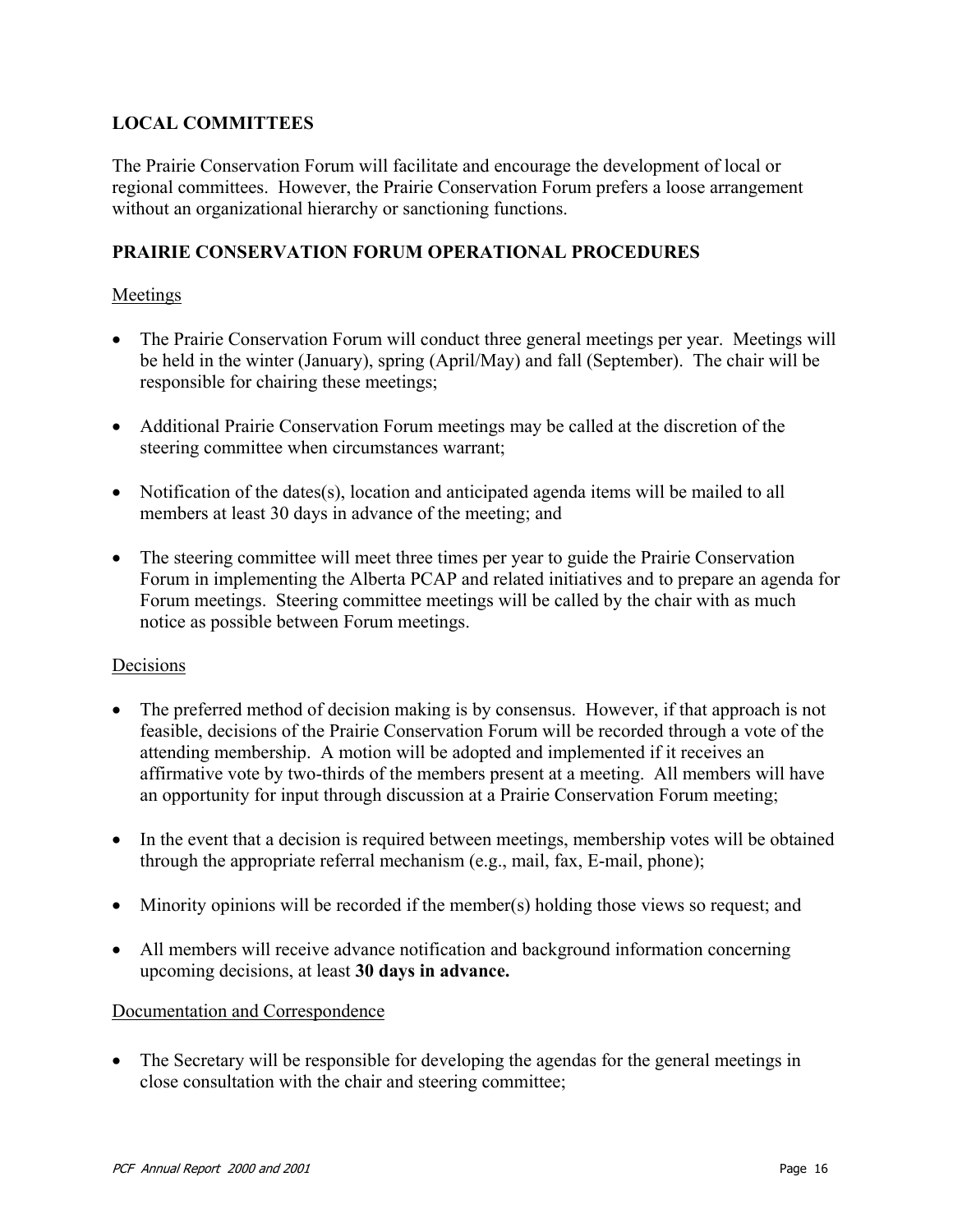- All minutes of meetings and correspondence from the Prairie Conservation Forum will be prepared, distributed and retained by the Secretary;
- Correspondence of the Prairie Conservation Forum will be factual and non-advocacy in tone. Correspondence reflecting the Forum's views will be signed by the chair. Forum correspondence neither binds nor necessarily reflects the views of any given member organization.
- Signature sheets will only be used to convey personal support.

#### Prairie Conservation Issues

- When issues are brought to the Forum for comment or deliberation or when the Forum is asked to provide support for initiatives (research, program proposals, causes etc) the Forum will be guided in its deliberations by these Terms of Reference and the Alberta Prairie Conservation Action Plan.
- The Prairie Conservation Forum will register views as a committee on issues which, following discussion, the majority of members feel meet the following criteria:
	- $\Box$  The issue relates directly to the Alberta PCAP and is significant (i.e., is provincial in scope or is otherwise of a sufficient magnitude to be considered as a significant prairie conservation issue);
	- Prairie Conservation Forum representation would be useful or will likely make a difference to the final outcome (resolution) of the issue.

#### Prairie Conservation Forum Report

• A report summarizing the activities, projects, decisions and financial transactions of the Forum will be prepared every two calendar years, by March 31 of the following year.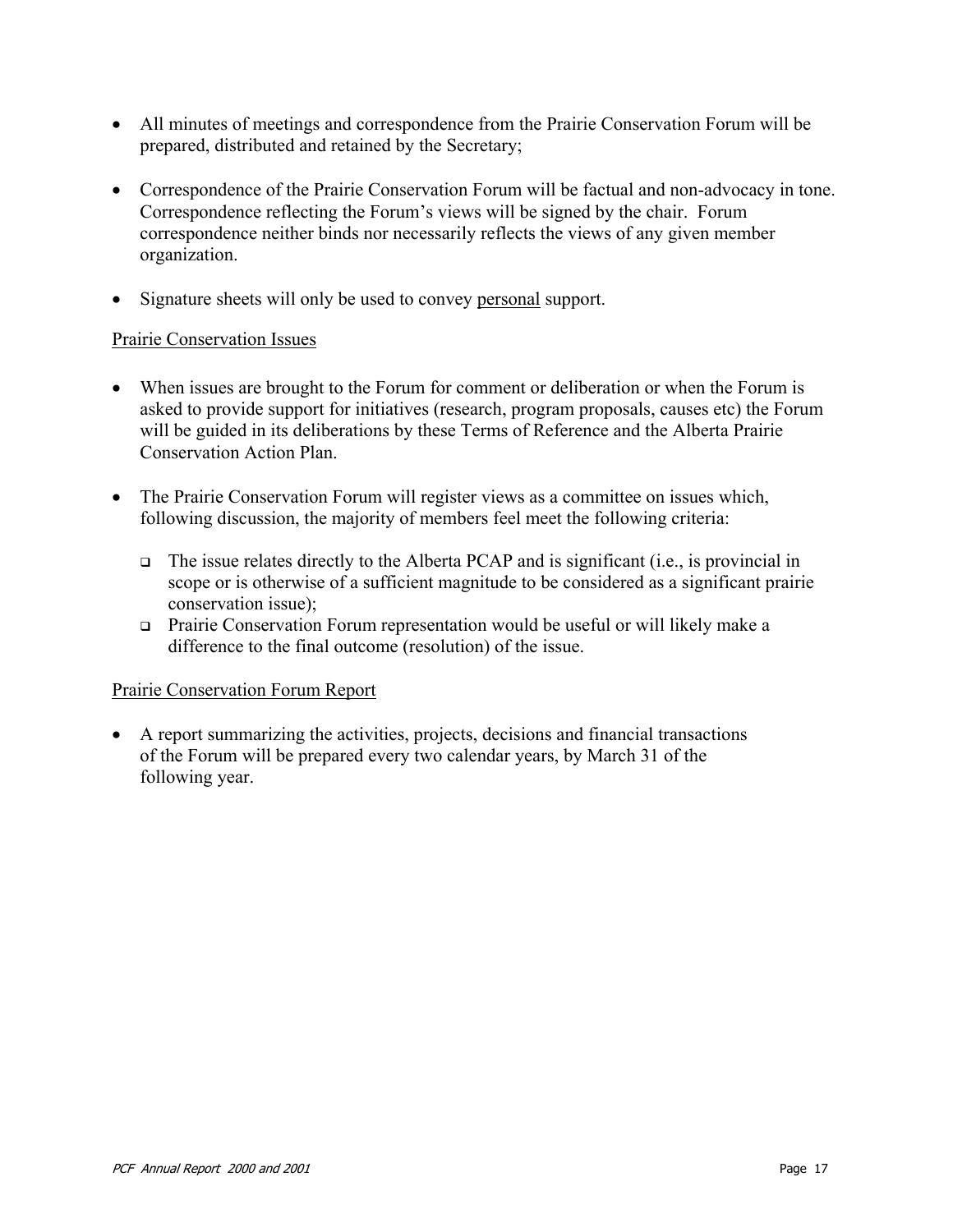### **Appendix 3** Vision, Goals, and Objectives (Alberta PCAP: 2001-2005)

#### **VISION**

The biological diversity of native prairie and parkland ecosystems in Alberta is being conserved for the benefit of current and future generations.

#### **STRATEGIC PRIORITIES**

- 1. Document and quantify changes taking place over time.
- 2. Achieve a better understanding of the implications of change over time.
- 3. Promote a better understanding of the implications of impacts on landscape integrity amongst decision-makers and the public.

#### **GOAL 1**

Advance the identification, understanding, and use of information about Alberta's prairie and parkland ecosystems.

#### **Objectives**

- 1.1 Complete the identification of native vegetation in the aspen parkland and conduct studies of prairie landscape change.
- 1.2 Improve the accessibility and use of available information.
- 1.3 Promote research relevant to prairie conservation and encourage the integration of research and inventory efforts.
- 1.4 Ensure that research and inventory results are applied to ecosystem management in the prairies.

#### **GOAL 2**

Encourage government policies, programs and regulations that favour the conservation of Alberta's native prairie and parkland landscapes while preserving their cultural and economic values.

#### **Objectives**

2.1 Support those policies for Crown lands that promote the retention of Alberta's native prairie rangelands.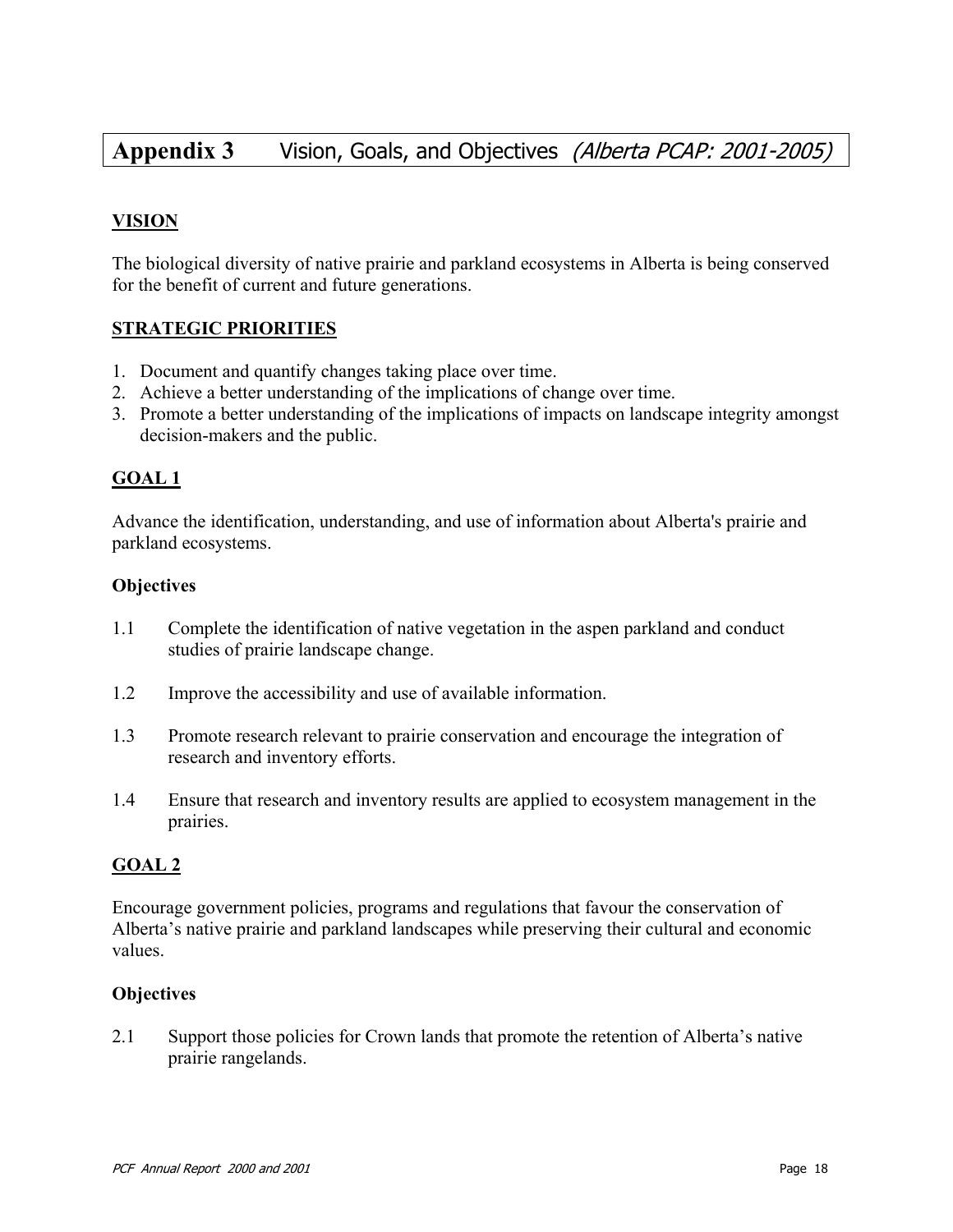2.2 Promote those laws, regulations, policies, and programs that encourage the conservation of Alberta's native prairie ecosystems under all other types of ownership.

#### **GOAL 3**

Adopt land use management practices and protective strategies that sustain diverse ecosystems across the whole prairie and parkland landscape.

#### **Objectives**

- 3.1 Adopt and encourage ecosystem management practices to sustain and conserve all prairie landscapes.
- 3.2 Determine the biotic and abiotic requirements of native prairie species and communities and the management practices needed to sustain them.
- 3.3 Provide specific protection for significant, representative, and sensitive ecosystems.
- 3.4 Actively pursue the reclamation of degraded or disturbed prairie ecosystems.

#### **GOAL 4**

Increase awareness of the values and importance of Alberta's native prairie and parkland ecosystems.

#### **Objectives**

- 4.1 Promote an understanding and appreciation of our native prairie ecosystems amongst the public.
- 4.2 Continue to promote an understanding and appreciation of native prairie ecosystems amongst users of prairie landscapes. Provide information and resources to assist landowners, lessees, and a growing number of rural-fringe homeowners in conserving native prairie habitats.
- 4.3 Promote an understanding and appreciation of our native prairie ecosystems amongst decision-makers at the municipal level.
- 4.4 Encourage the incorporation of prairie ecosystem studies in formal educational curricula at all levels.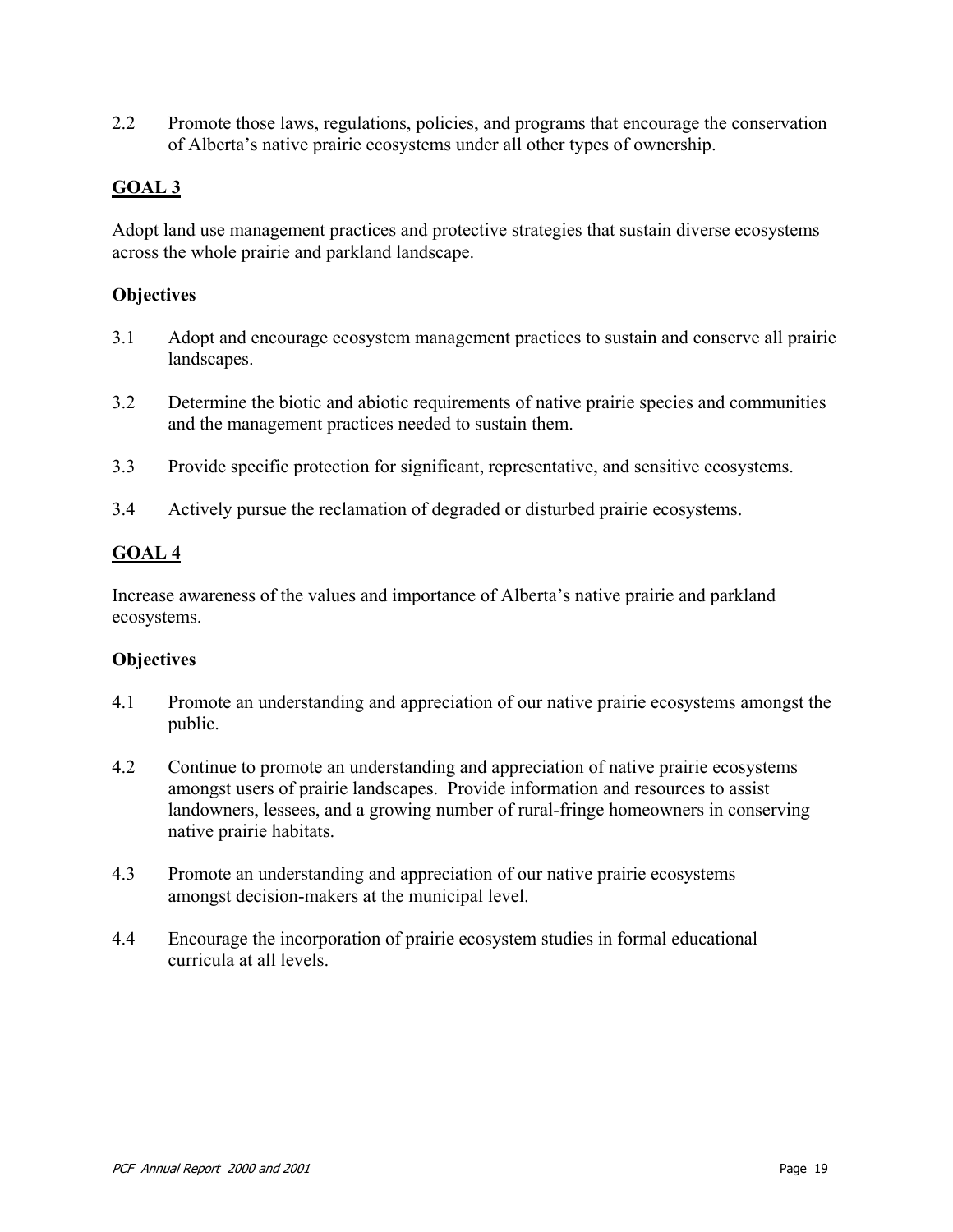## **Appendix 4** Financial Report for 2000 and 2001

| <b>Financial Report as of December 31, 2001</b>                                                                                                                                                                                                                                                                                                                                                       |                                                                                                    |             |
|-------------------------------------------------------------------------------------------------------------------------------------------------------------------------------------------------------------------------------------------------------------------------------------------------------------------------------------------------------------------------------------------------------|----------------------------------------------------------------------------------------------------|-------------|
| Opening Balance, January 1, 2000                                                                                                                                                                                                                                                                                                                                                                      |                                                                                                    | \$14,390.03 |
| <b>REVENUES</b>                                                                                                                                                                                                                                                                                                                                                                                       |                                                                                                    |             |
| <b>Total Revenues</b>                                                                                                                                                                                                                                                                                                                                                                                 | 0                                                                                                  |             |
| <b>EXPENDITURES</b>                                                                                                                                                                                                                                                                                                                                                                                   |                                                                                                    |             |
| 2000<br>Sheneals Catering - PCF meeting (Feb)<br>Sam Wirzba - gift books, PCF tour (May)<br>Sam Wirzba - Laura Balog Catering, PCF tour (May)<br>Ian Dyson - refreshments, PCF tour (May)<br>City of Lethbridge – PCF tour (June)<br>Custom Catering - PCF tour (Sept)<br>Sam Wirzba - refreshments, PCF tour (Sept)<br>Bison Bus - PCF tour (Sept)<br>Robert Powell - PCF website domain name (Sept) | \$52.50<br>\$49.90<br>\$210.00<br>\$47.03<br>\$421.60<br>\$14445<br>\$49.58<br>\$385.20<br>\$53.50 |             |
| 2001<br>Sam Wirzba - Irene's Catering, PCF meeting (Jan)<br>DeJong Printing Ltd - Occasional Paper No. 3 (April)<br>Sam Wirzba - PCF tour/mtg; catering, gift books, hall rental (May)<br>City of Lethbridge - PCF tour (May)<br>DeJong Printing Ltd - printing of PCAP (July)<br>Waterton/Glacier Int. Writers Workshop - hosting (Oct)<br>Ian Dyson - PCF meeting, room rental (Oct)                | \$251.00<br>\$2,945.71<br>\$831.03<br>\$508.16<br>\$525.10<br>\$100.00<br>\$164.70                 |             |
| <b>Total Expenditures</b>                                                                                                                                                                                                                                                                                                                                                                             | \$6,739.46                                                                                         |             |
| Net (revenue/expenses)                                                                                                                                                                                                                                                                                                                                                                                | $-$6,739.46$                                                                                       |             |
| Closing Balance, December 31, 2001                                                                                                                                                                                                                                                                                                                                                                    |                                                                                                    | \$7,650.57  |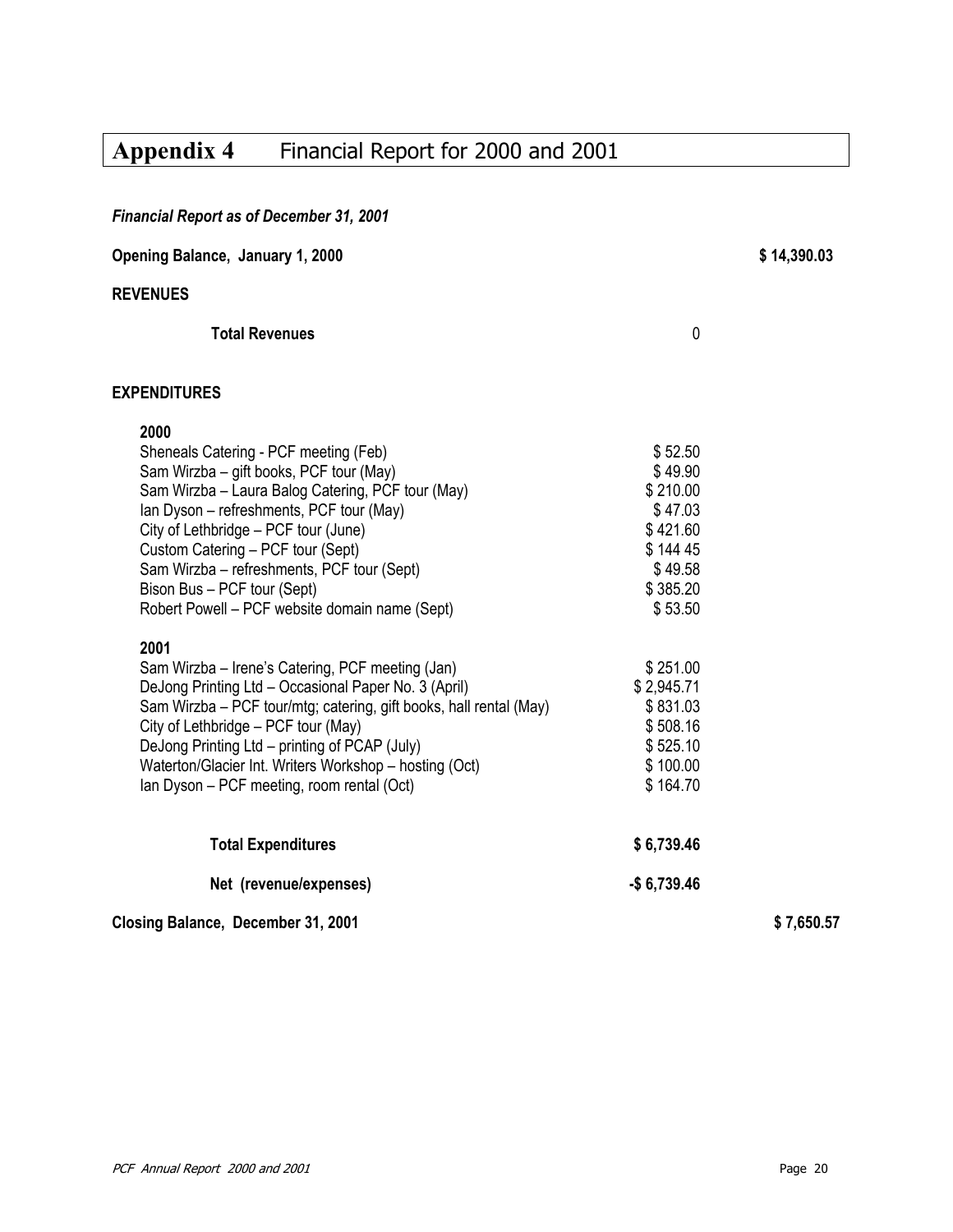### **Appendix 5** Recognition of PCF Supporters

The PCF would like to acknowledge the support and contributions of members and friends, without which the ongoing functioning of the Forum would be hampered. In particular, the following are singled out:

- 1. Members who incur expenses, without reimbursement, while attending PCF meetings.
- 2. Dean Nernberg (Canadian Wildlife Service) for making literature available to Forum members on various conservation themes.
- 3. Rob Powell for serving as the PCF's Web Master.
- 4. Kurt Gonzales (Alberta Sustainable Resource Development) for converting PCF documents into 'pdf' files for posting on the PCF's Web Site.
- 5. Lorraine Jeffery (Alberta Sustainable Resource Development) for desk-top publishing services: Occasional Paper #3; Alberta PCAP 2001-2005.
- 6. Eastern Irrigation District for making its meeting rooms available for use by the PCF Steering Committee.
- 7. Cheryl Dash (Alberta Environment) and Janice Smith (Parks Canada) for providing advice and for assisting with the development and distribution of various PCF communications products.
- 8. Alan Violette for assistance with mapping projects.
- 9. Livio Fent and Alan Violette for the development of the Grasslands native vegetation baseline inventory.
- 10. Andy Hurly for the delivery of the *Topics in Prairie Conservation* course at the University of Lethbridge: Fall 1998; Fall 1999; Fall 2000.
- 11. Financial contributions:
	- Canadian Wildlife Service \$4000.00 (for printing of the Alberta PCAP)
	- Fish and Wildlife Division, Alberta SRD \$1000.00 (for printing of the Alberta PCAP)
	- Canadian Wildlife Service \$ 828.98 (EID server upgrades to host the PERC and PCF Web Sites)
- 12. In-kind contributions:
	- Marilyn Danish (Alberta Environment): photo-copying; mail-outs
	- Alberta Environment: printing of PCF Annual Reports, furnishing supplies